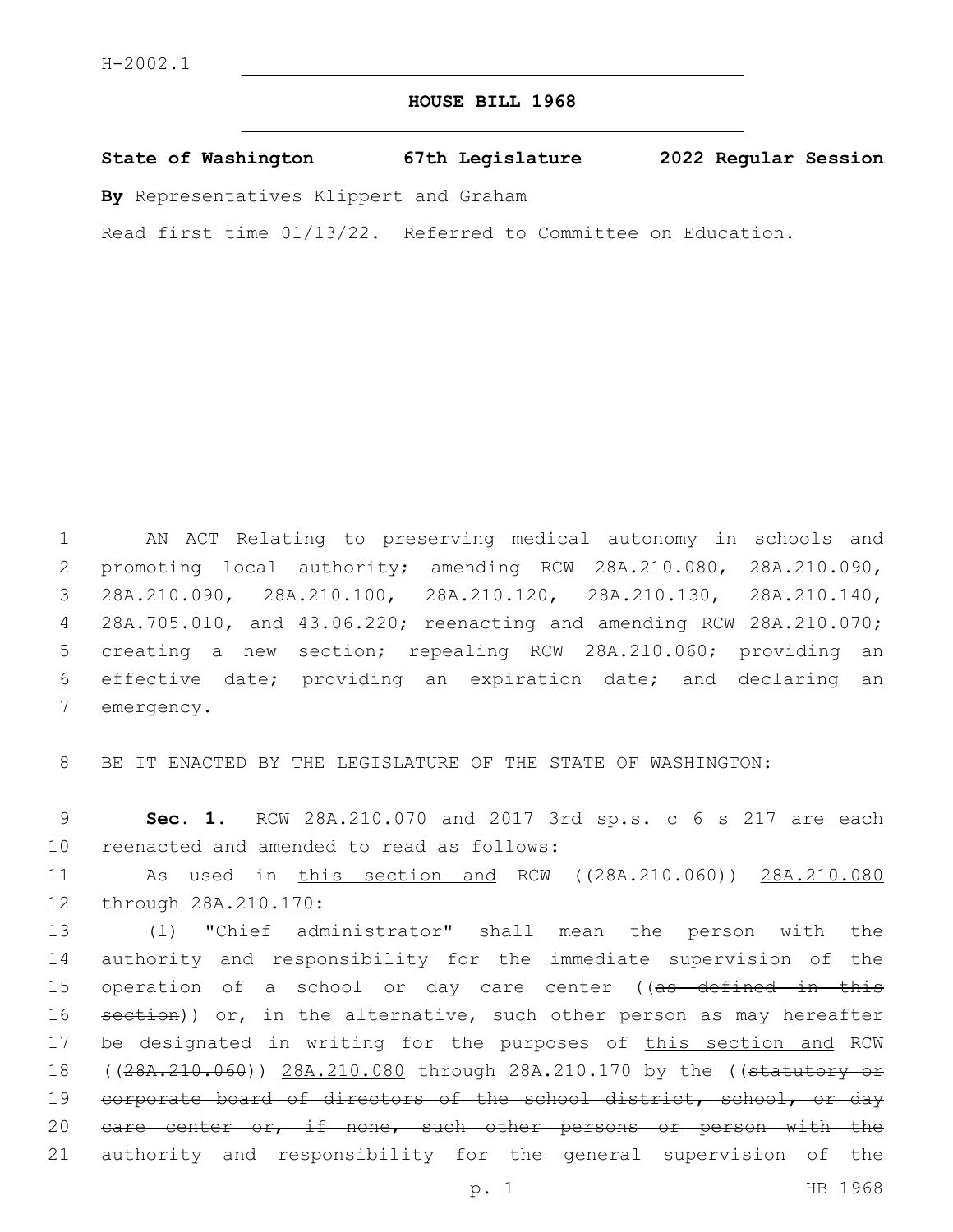1 operation of the school district, school or day care center)) 2 governing body.

3 (2) "Child" shall mean any person, regardless of age, in 4 attendance at a public or private school or a licensed day care 5 center.

 (3) "Day care center" or "center" shall mean an agency which regularly provides care for a group of thirteen or more children for periods of less than twenty-four hours and is licensed pursuant to 9 chapter 43.216 RCW.

10 (4) (("Full immunization")) "Governing body" means the statutory 11 or corporate board of directors of the school district, school, or 12 day care center or, if none, such other persons or person with the 13 authority and responsibility for the general supervision of the 14 operation of the school district, school, or day care center.

15 (5) "Minimum required immunizations" shall mean immunization 16 against ((certain)) the vaccine-preventable diseases specified by the 17 governing body of the school or day care center, administered in 18 accordance with schedules and with immunizing agents approved by the 19 state board of health.

20  $((+5+))$   $(6)$  "Local health department" shall mean the city, town, 21 county, district or combined city-county health department, board of 22 health, or health officer which provides public health services.

23 (((6)) (7) "Private school" means a school approved under 24 chapter 28A.195 RCW.

25 (8) "Public school" has the same meaning as in RCW 28A.150.010.

26 (9) "School" shall mean and include each building, facility, and 27 location at or within which any or all portions of a preschool, 28 kindergarten and grades one through ((twelve)) 12 program of 29 education and related activities are conducted for two or more 30 children by or in behalf of any public school ((district)) and by or 31 in behalf of any private school ((or private institution subject to 32 approval by the state board of education pursuant to RCW 28A.305.130, 33 28A.195.010 through 28A.195.050, and 28A.410.120)).

34 **Sec. 2.** RCW 28A.210.080 and 2007 c 276 s 1 are each amended to read as follows:35

 (1) The attendance of every child at every public and private school in the state and licensed day care center shall be conditioned upon the presentation before or on each child's first day of attendance at a particular school or center, of proof of either (a)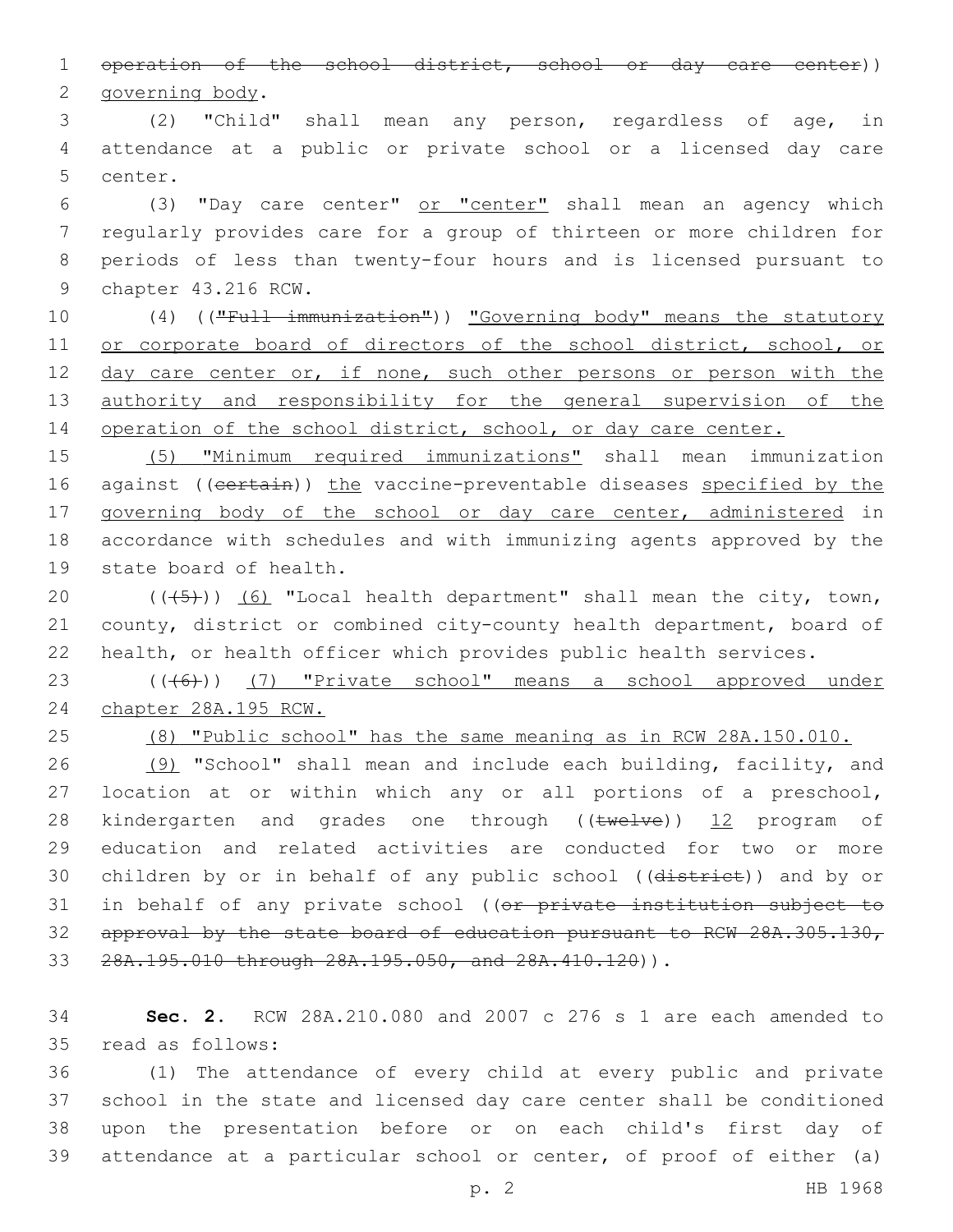((full immunization)) minimum required immunizations, (b) the 2 initiation of and compliance with ((a schedule of immunization, as required by rules of the state board of health)) the state board of health's schedules for the minimum required immunizations, or (c) a certificate of exemption as provided for in RCW 28A.210.090. The attendance at the school or the day care center during any subsequent 7 school year of a child who has initiated ((a schedule of immunization)) schedules for the minimum required immunizations shall be conditioned upon the presentation of proof of compliance with the 10 schedules on the child's first day of attendance during the 11 subsequent school year. Once ((proof of full immunization or)) proof 12 of completion of ((an approved schedule)) the minimum required 13 immunizations has been presented, no further proof shall be required as a condition to attendance at the particular school or center.

 (2)(a) Beginning with sixth grade entry, every public and private school in the state shall provide parents and guardians with information about meningococcal disease and its vaccine at the beginning of every school year. The information about meningococcal 19 disease shall include:

 (i) Its causes and symptoms, how meningococcal disease is spread, and the places where parents and guardians may obtain additional information and vaccinations for their children; and

 (ii) Current recommendations from the United States centers for disease control and prevention regarding the receipt of vaccines for meningococcal disease and where the vaccination can be received.

 (b) This subsection shall not be construed to require the department of health or the school to provide meningococcal 28 vaccination to students.

 (c) The department of health shall prepare the informational materials and shall consult with the office of superintendent of 31 public instruction.

(d) This subsection does not create a private right of action.

 (3)(a) Beginning with sixth grade entry, every public school in the state shall provide parents and guardians with information about human papillomavirus disease and its vaccine at the beginning of every school year. The information about human papillomavirus disease shall include:37

 (i) Its causes and symptoms, how human papillomavirus disease is spread, and the places where parents and guardians may obtain additional information and vaccinations for their children; and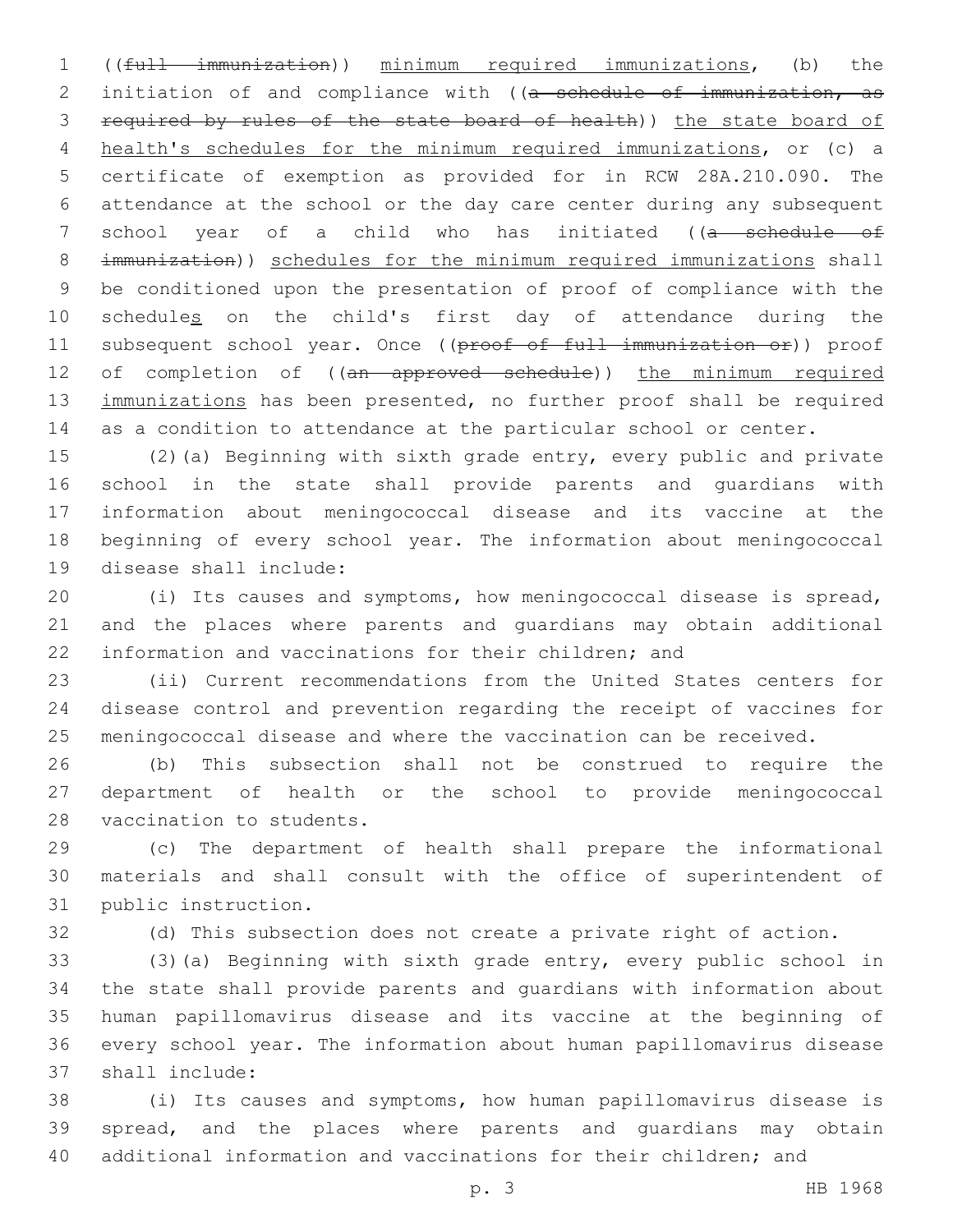(ii) Current recommendations from the United States centers for disease control and prevention regarding the receipt of vaccines for human papillomavirus disease and where the vaccination can be 4 received.

 (b) This subsection shall not be construed to require the department of health or the school to provide human papillomavirus 7 vaccination to students.

 (c) The department of health shall prepare the informational materials and shall consult with the office of the superintendent of 10 public instruction.

(d) This subsection does not create a private right of action.

 (4) Private schools are required by state law to notify parents that information on the human papillomavirus disease prepared by the 14 department of health is available.

 **Sec. 3.** RCW 28A.210.090 and 2019 c 362 s 2 are each amended to 16 read as follows:

 (1) Any child shall be exempt in whole or in part from the 18 immunization measures required by RCW ((28A.210.060)) 28A.210.070 through 28A.210.170 upon the presentation of any one or more of the certifications required by this section, on a form prescribed by the 21 department of health:

 (a) A written certification signed by a health care practitioner that a particular vaccine required by rule of the state board of health is, in his or her judgment, not advisable for the child: PROVIDED, That when it is determined that this particular vaccine is no longer contraindicated, the child will be required to have the 27 vaccine;

 (b) A written certification signed by any parent or legal guardian of the child or any adult in loco parentis to the child that the religious beliefs of the signator are contrary to the required 31 immunization measures; or

 (c) A written certification signed by any parent or legal guardian of the child or any adult in loco parentis to the child that the signator has either a philosophical or personal objection to the immunization of the child. A philosophical or personal objection may not be used to exempt a child from the measles, mumps, and rubella 37 vaccine.

 (2)(a) The form presented on or after July 22, 2011, must include a statement to be signed by a health care practitioner stating that

p. 4 HB 1968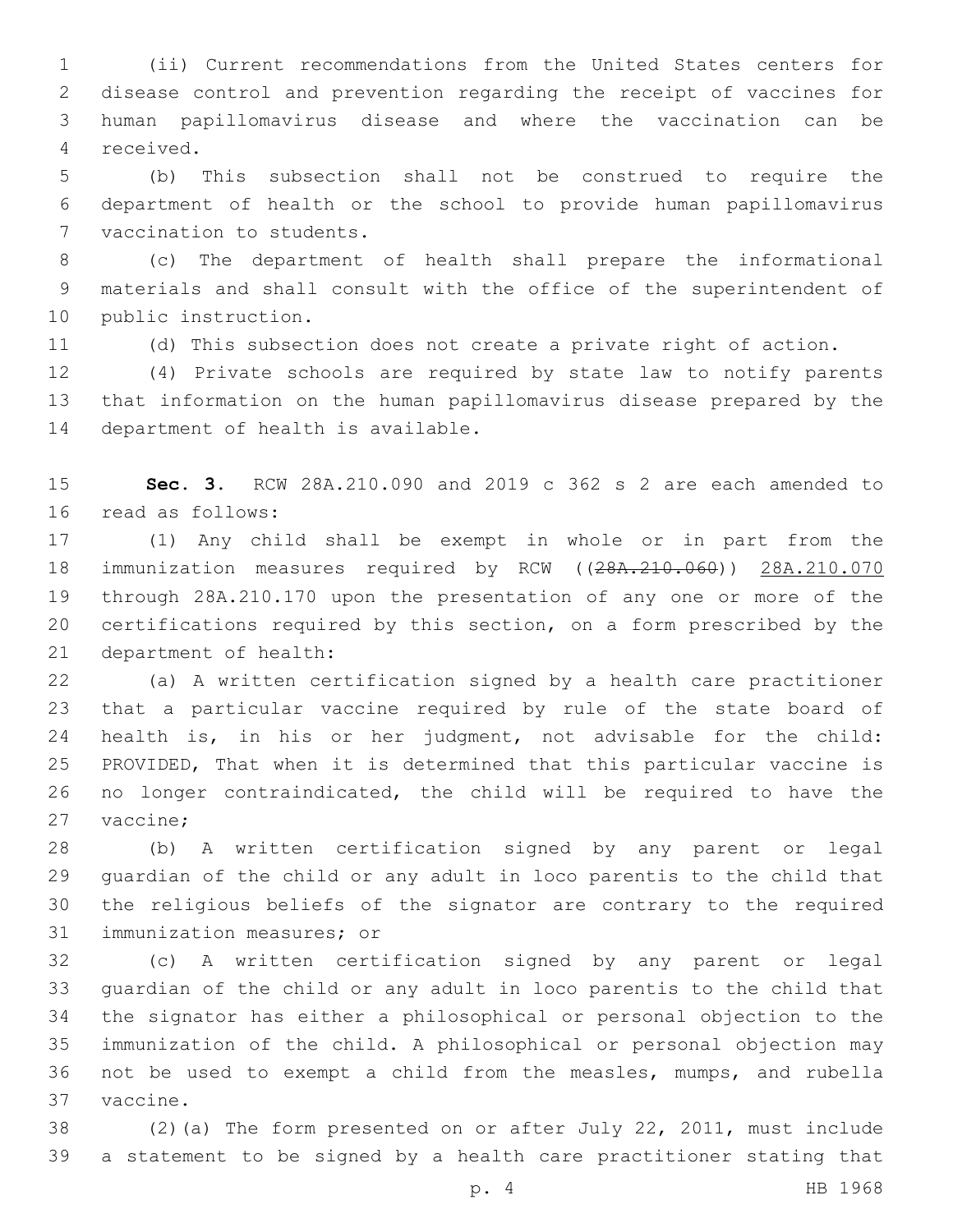he or she provided the signator with information about the benefits and risks of immunization to the child. The form may be signed by a health care practitioner at any time prior to the enrollment of the child in a school or licensed day care. Photocopies of the signed form or a letter from the health care practitioner referencing the child's name shall be accepted in lieu of the original form.

 (b) A health care practitioner who, in good faith, signs the statement provided for in (a) of this subsection is immune from civil 9 liability for providing the signature.

 (c) Any parent or legal guardian of the child or any adult in loco parentis to the child who exempts the child due to religious beliefs pursuant to subsection (1)(b) of this section is not required to have the form provided for in (a) of this subsection signed by a health care practitioner if the parent or legal guardian demonstrates membership in a religious body or a church in which the religious beliefs or teachings of the church preclude a health care practitioner from providing medical treatment to the child.

 (3) For purposes of this section, "health care practitioner" means a physician licensed under chapter 18.71 or 18.57 RCW, a naturopath licensed under chapter 18.36A RCW, a physician assistant licensed under chapter 18.71A or 18.57A RCW, or an advanced registered nurse practitioner licensed under chapter 18.79 RCW.

 **Sec. 4.** RCW 28A.210.090 and 2020 c 80 s 27 are each amended to read as follows:24

 (1) Any child shall be exempt in whole or in part from the 26 immunization measures required by RCW ((28A.210.060)) 28A.210.070 through 28A.210.170 upon the presentation of any one or more of the certifications required by this section, on a form prescribed by the 29 department of health:

 (a) A written certification signed by a health care practitioner that a particular vaccine required by rule of the state board of health is, in his or her judgment, not advisable for the child: PROVIDED, That when it is determined that this particular vaccine is no longer contraindicated, the child will be required to have the 35 vaccine;

 (b) A written certification signed by any parent or legal guardian of the child or any adult in loco parentis to the child that the religious beliefs of the signator are contrary to the required 39 immunization measures; or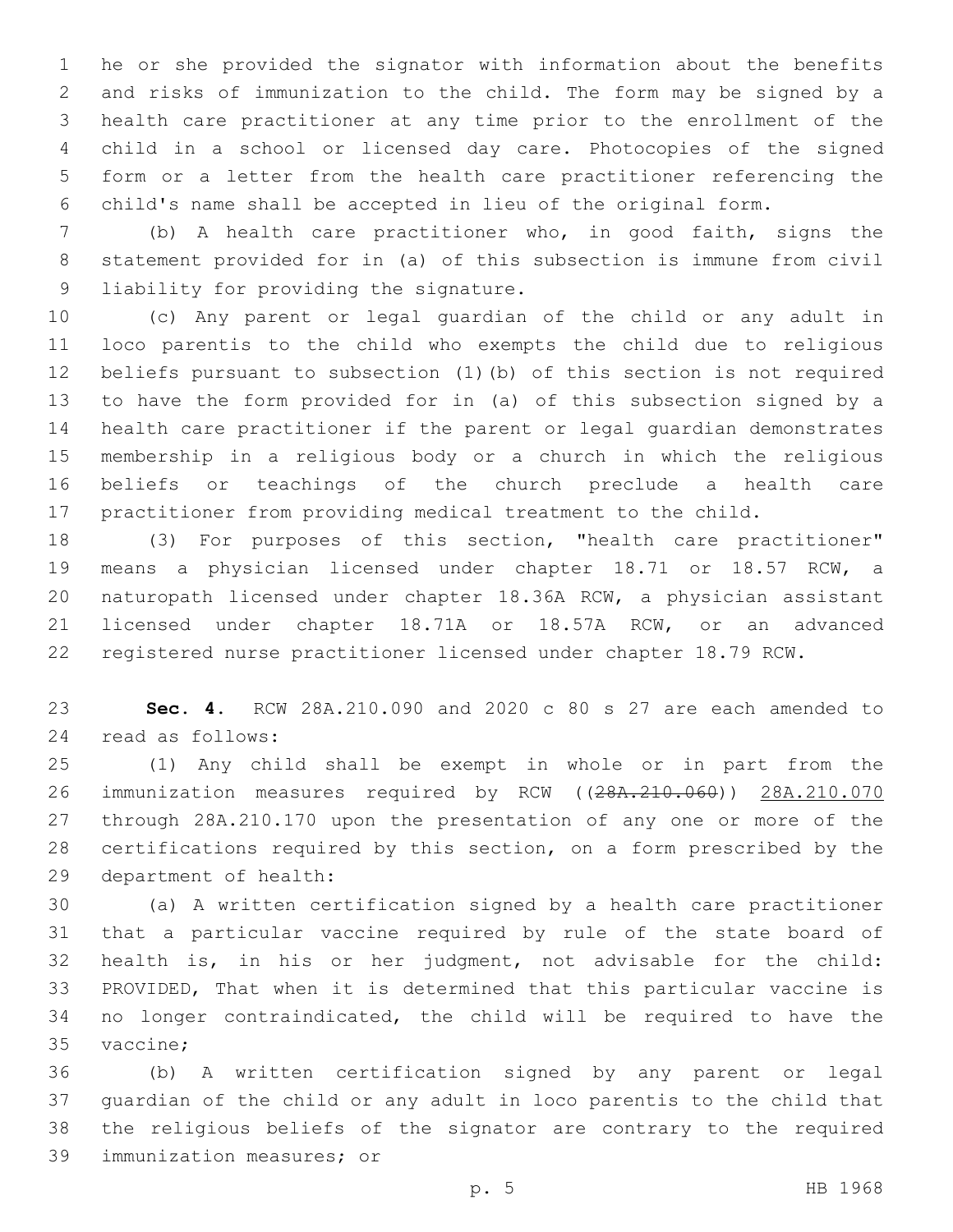(c) A written certification signed by any parent or legal guardian of the child or any adult in loco parentis to the child that the signator has either a philosophical or personal objection to the immunization of the child. A philosophical or personal objection may not be used to exempt a child from the measles, mumps, and rubella vaccine.6

 (2)(a) The form presented on or after July 22, 2011, must include a statement to be signed by a health care practitioner stating that he or she provided the signator with information about the benefits and risks of immunization to the child. The form may be signed by a health care practitioner at any time prior to the enrollment of the child in a school or licensed day care. Photocopies of the signed form or a letter from the health care practitioner referencing the child's name shall be accepted in lieu of the original form.

 (b) A health care practitioner who, in good faith, signs the statement provided for in (a) of this subsection is immune from civil 17 liability for providing the signature.

 (c) Any parent or legal guardian of the child or any adult in loco parentis to the child who exempts the child due to religious beliefs pursuant to subsection (1)(b) of this section is not required to have the form provided for in (a) of this subsection signed by a health care practitioner if the parent or legal guardian demonstrates membership in a religious body or a church in which the religious beliefs or teachings of the church preclude a health care practitioner from providing medical treatment to the child.

 (3) For purposes of this section, "health care practitioner" means a physician licensed under chapter 18.71 or 18.57 RCW, a naturopath licensed under chapter 18.36A RCW, a physician assistant licensed under chapter 18.71A RCW, or an advanced registered nurse 30 practitioner licensed under chapter 18.79 RCW.

 **Sec. 5.** RCW 28A.210.100 and 1990 c 33 s 194 are each amended to 32 read as follows:

 The immunizations required by RCW ((28A.210.060)) 28A.210.070 through 28A.210.170 may be obtained from any private or public source desired: PROVIDED, That the immunization is administered and records are made in accordance with the regulations of the state board of health. Any person or organization administering immunizations shall furnish each person immunized, or his or her parent or legal guardian, or any adult in loco parentis to the child, with a written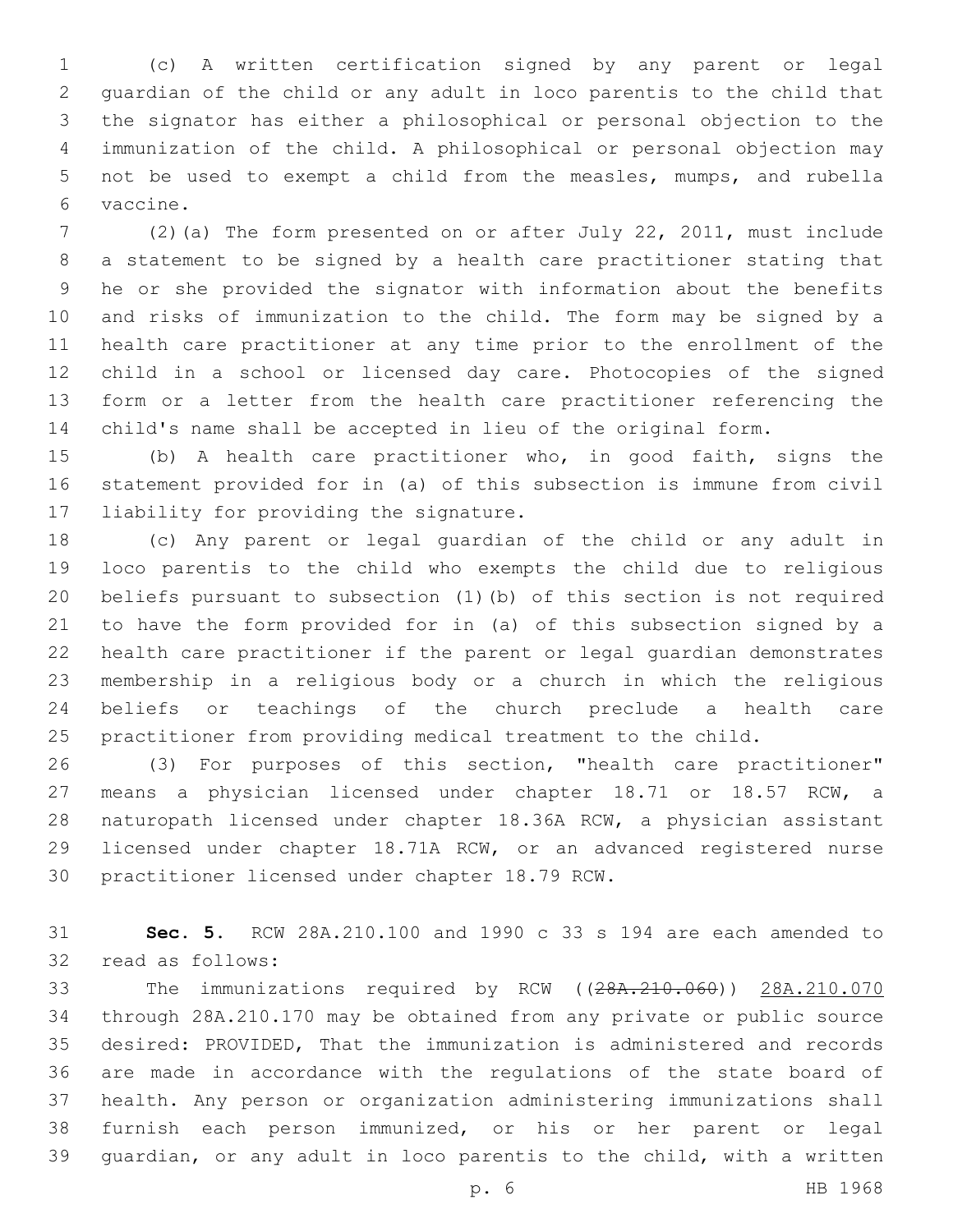record of immunization given in a form prescribed by the state board 2 of health.

 **Sec. 6.** RCW 28A.210.120 and 2006 c 263 s 909 are each amended to 4 read as follows:

 It shall be the duty of the chief administrator of every public and private school and day care center to prohibit the further presence at the school or day care center for any and all purposes of each child for whom proof of immunization, certification of exemption, or proof of compliance with an approved schedule of immunization has not been provided in accordance with RCW 28A.210.080 and to continue to prohibit the child's presence until such proof of immunization, certification of exemption, or approved schedule has been provided. The exclusion of a child from a school shall be accomplished in accordance with rules of the office of the superintendent, in consultation with the state board of health. The exclusion of a child from a day care center shall be accomplished in accordance with rules of the department of social and health services. Prior to the exclusion of a child, each school or day care center shall provide written notice to the parent(s) or legal guardian(s) of each child or to the adult(s) in loco parentis to each child, who is not in compliance with the requirements of RCW 28A.210.080. The notice shall fully inform such person(s) of the following: (1) The requirements established by and pursuant to RCW 24 ((28A. 210. 060)) 28A. 210. 070 through 28A. 210. 170; (2) the fact that the child will be prohibited from further attendance at the school unless RCW 28A.210.080 is complied with; (3) such procedural due process rights as are hereafter established pursuant to RCW 28A.210.160 and/or 28A.210.170, as appropriate; and (4) the immunization services that are available from or through the local 30 health department and other public agencies.

 **Sec. 7.** RCW 28A.210.130 and 1990 c 33 s 197 are each amended to 32 read as follows:

 The superintendent of public instruction shall provide for information about the immunization program and requirements under RCW ((28A.210.060)) 28A.210.070 through 28A.210.170 to be widely available throughout the state in order to promote full use of the 37 program.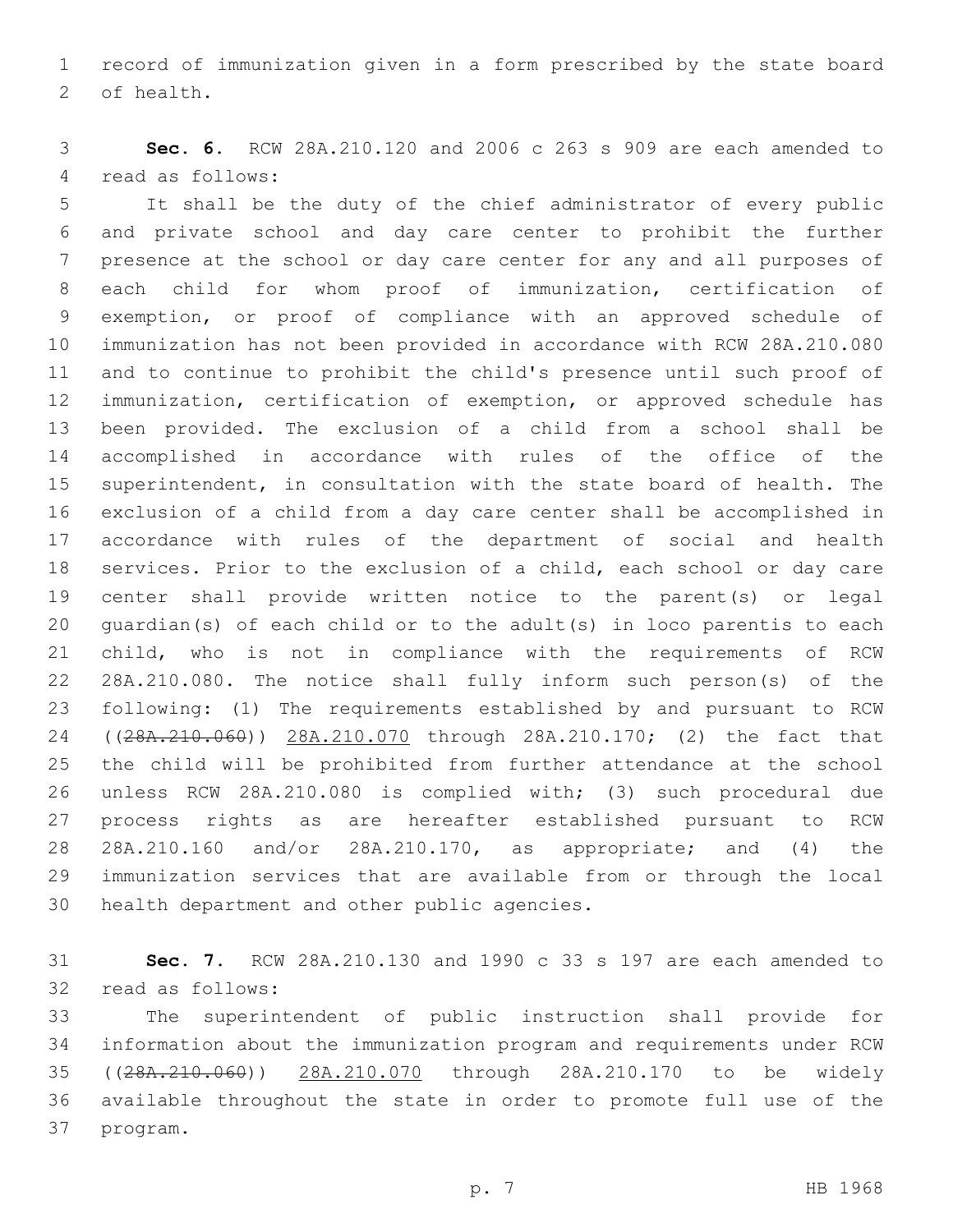1 **Sec. 8.** RCW 28A.210.140 and 1990 c 33 s 198 are each amended to 2 read as follows:

3 The state board of health shall adopt and is hereby empowered to 4 adopt rules pursuant to chapter 34.05 RCW ((which)) that establish 5 the procedural and substantive requirements for  $((\text{full}))$  immunization 6 against vaccine-preventable diseases, including immunizing agents, 7 dosages, and administration schedules, and the form and substance of 8 the proof thereof, to be required pursuant to RCW ((28A.210.060)) 9 28A.210.070 through 28A.210.170. However, the state board of health 10 does not have the power to, and is prohibited from, establishing a 11 list of minimum required immunizations for children to attend schools 12 or day care centers under RCW 28A.210.080.

13 **Sec. 9.** RCW 28A.705.010 and 2009 c 380 s 1 are each amended to 14 read as follows:

#### 15 ARTICLE I

## 16 PURPOSE

17 It is the purpose of this compact to remove barriers to 18 educational success imposed on children of military families because 19 of frequent moves and deployment of their parents by:

 A. Facilitating the timely enrollment of children of military families and ensuring that they are not placed at a disadvantage due to difficulty in the transfer of education records from the previous 23 school districts or variations in entrance and age requirements;

 B. Facilitating the student placement process through which children of military families are not disadvantaged by variations in attendance requirements, scheduling, sequencing, grading, course 27 content, or assessment;

28 C. Facilitating the qualification and eligibility for enrollment, 29 educational programs, and participation in extracurricular academic, 30 athletic, and social activities;

31 D. Facilitating the on-time graduation of children of military 32 families;

33 E. Providing for the promulgation and enforcement of 34 administrative rules implementing the provisions of this compact;

35 F. Providing for the uniform collection and sharing of 36 information between and among member states, schools, and military 37 families under this compact;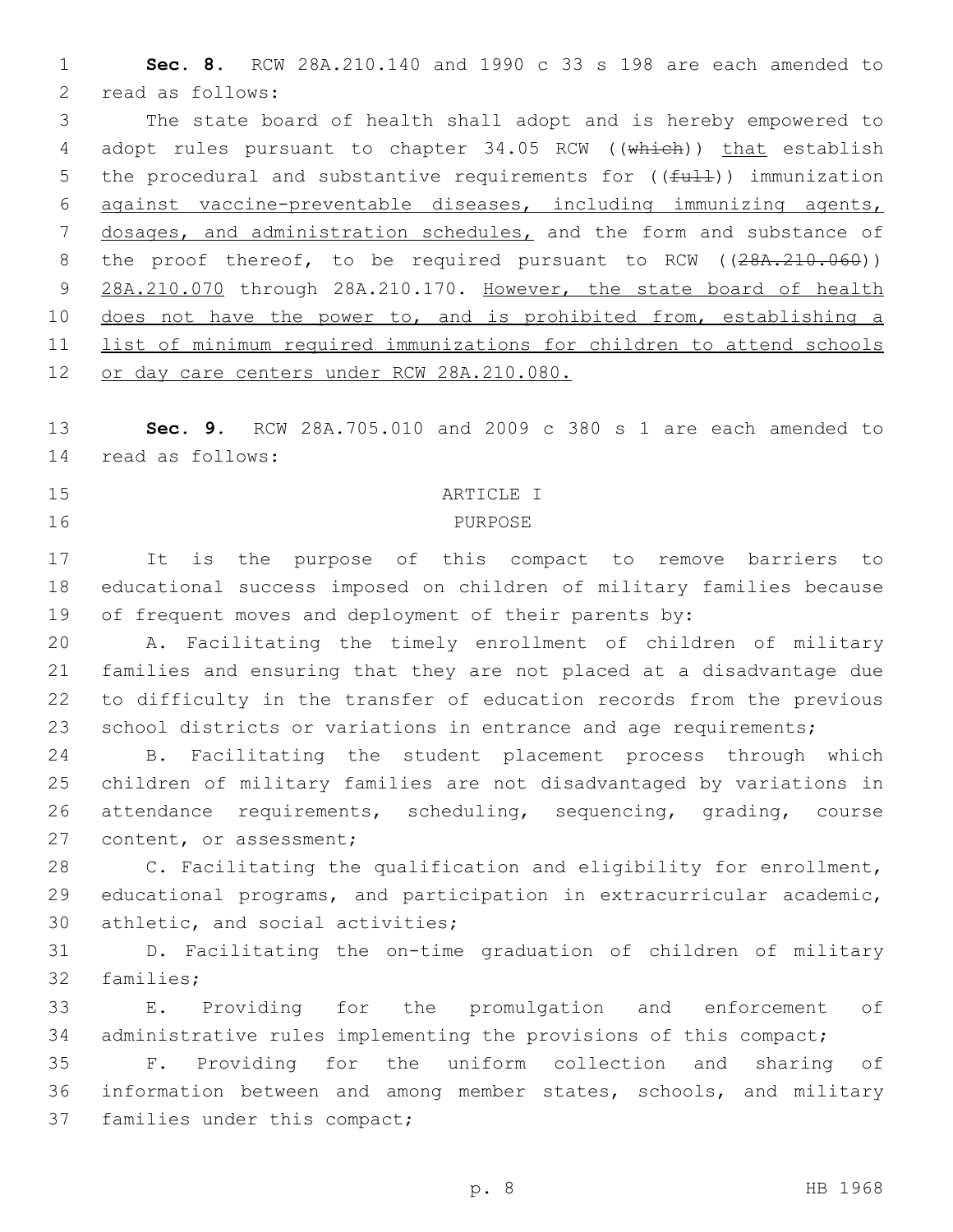G. Promoting coordination between this compact and other compacts 2 affecting military children; and

 H. Promoting flexibility and cooperation between the educational system, parents, and the student in order to achieve educational 5 success for the student.

# 6 ARTICLE II 7 DEFINITIONS

 As used in this compact, unless the context clearly requires a 9 different construction:

 A. "Active duty" means full-time duty status in the active uniformed service of the United States, including members of the national guard and reserve on active duty orders pursuant to 10 13 U.S.C. Secs. 1209 and 1211.

 B. "Children of military families" means school-aged children, enrolled in kindergarten through twelfth grade, in the household of 16 an active duty member.

 C. "Compact commissioner" means the voting representative of each compacting state appointed pursuant to Article VIII of this compact.

 D. "Deployment" means the period one month prior to the service members' departure from their home station on military orders through 21 six months after return to their home station.

 E. "Education records" or "educational records" means those official records, files, and data directly related to a student and maintained by the school or local education agency, including but not limited to, records encompassing all the material kept in the student's cumulative folder such as general identifying data, records 27 of attendance and of academic work completed, records of achievement and results of evaluative tests, health data, disciplinary status, test protocols, and individualized education programs.

 F. "Extracurricular activities" means a voluntary activity sponsored by the school or local education agency or an organization sanctioned by the local education agency. Extracurricular activities include, but are not limited to, preparation for and involvement in public performances, contests, athletic competitions, demonstrations, 35 displays, and club activities.

 G. "Interstate commission on educational opportunity for military children" means the commission that is created under Article IX of this compact, which is generally referred to as the interstate commission.39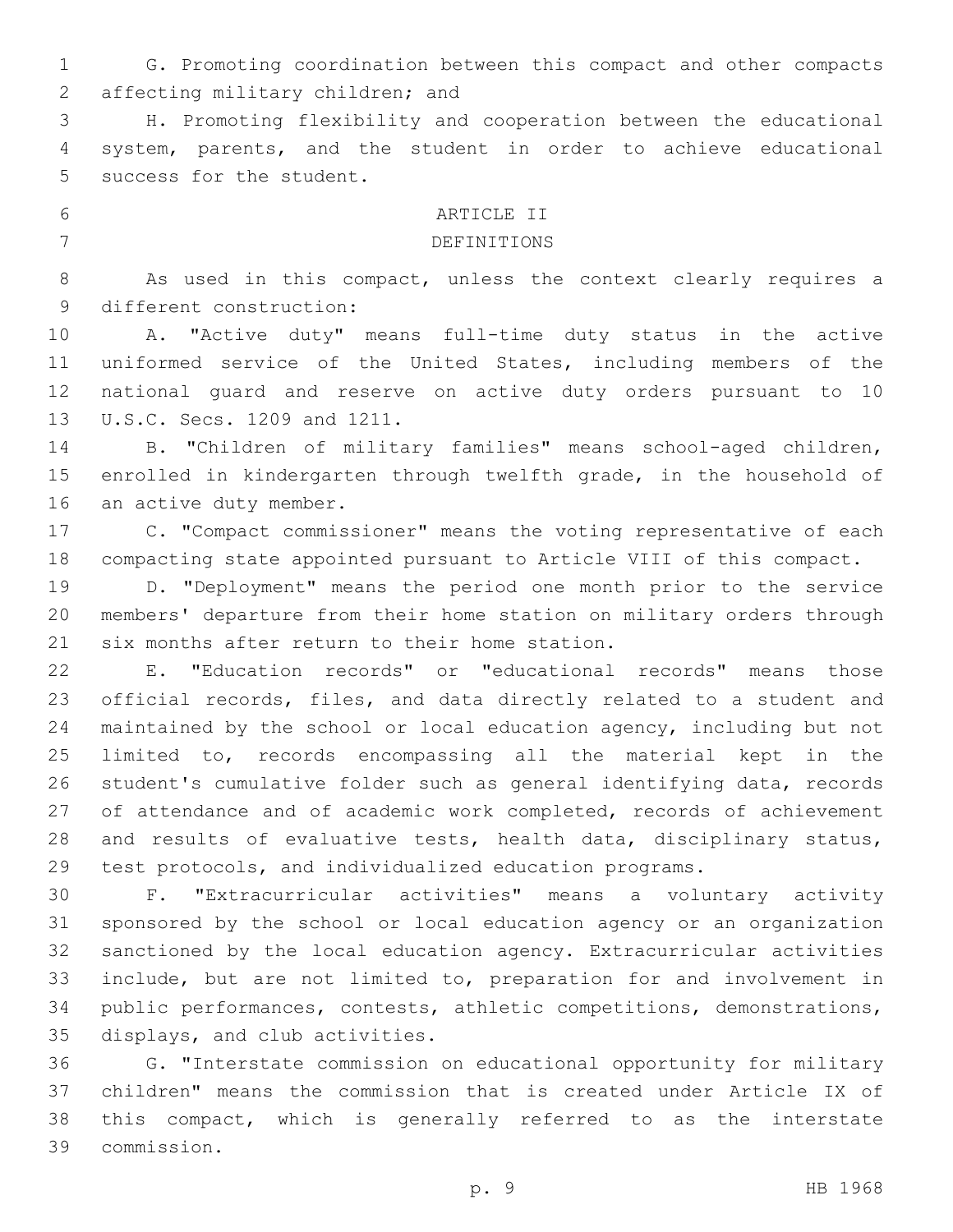H. "Local education agency" means a public authority legally constituted by the state as an administrative agency to provide control of and direction for kindergarten through twelfth grade public educational institutions.4

I. "Member state" means a state that has enacted this compact.

 J. "Military installation" means a base, camp, post, station, yard, center, homeport facility for any ship, or other activity under the jurisdiction of the United States department of defense, including any leased facility, which is located within any of the several states, the District of Columbia, the Commonwealth of Puerto Rico, the U.S. Virgin Islands, Guam, American Samoa, the Northern Mariana Islands, and any other U.S. territory. Such term does not include any facility used primarily for civil works, rivers and 14 harbors projects, or flood control projects.

 K. "Nonmember state" means a state that has not enacted this 16 compact.

 L. "Receiving state" means the state to which a child of a military family is sent, brought, or caused to be sent or brought.

 M. "Rule" means a written statement by the interstate commission promulgated pursuant to Article XII of this compact that is of general applicability, implements, interprets, or prescribes a policy or provision of the compact, or an organizational, procedural, or practice requirement of the interstate commission, and has the force and effect of statutory law in a member state, and includes the amendment, repeal, or suspension of an existing rule.

 N. "Sending state" means the state from which a child of a military family is sent, brought, or caused to be sent or brought.

 O. "State" means a state of the United States, the District of Columbia, the Commonwealth of Puerto Rico, the U.S. Virgin Islands, Guam, American Samoa, the Northern Mariana Islands, and any other 31 U.S. territory.

 P. "Student" means the child of a military family for whom the local education agency receives public funding and who is formally 34 enrolled in kindergarten through twelfth grade.

 Q. "Transition" means: (1) The formal and physical process of transferring from school to school; or (2) the period of time in which a student moves from one school in the sending state to another 38 school in the receiving state.

 R. "Uniformed services" means the army, navy, air force, marine corps, and coast guard, as well as the commissioned corps of the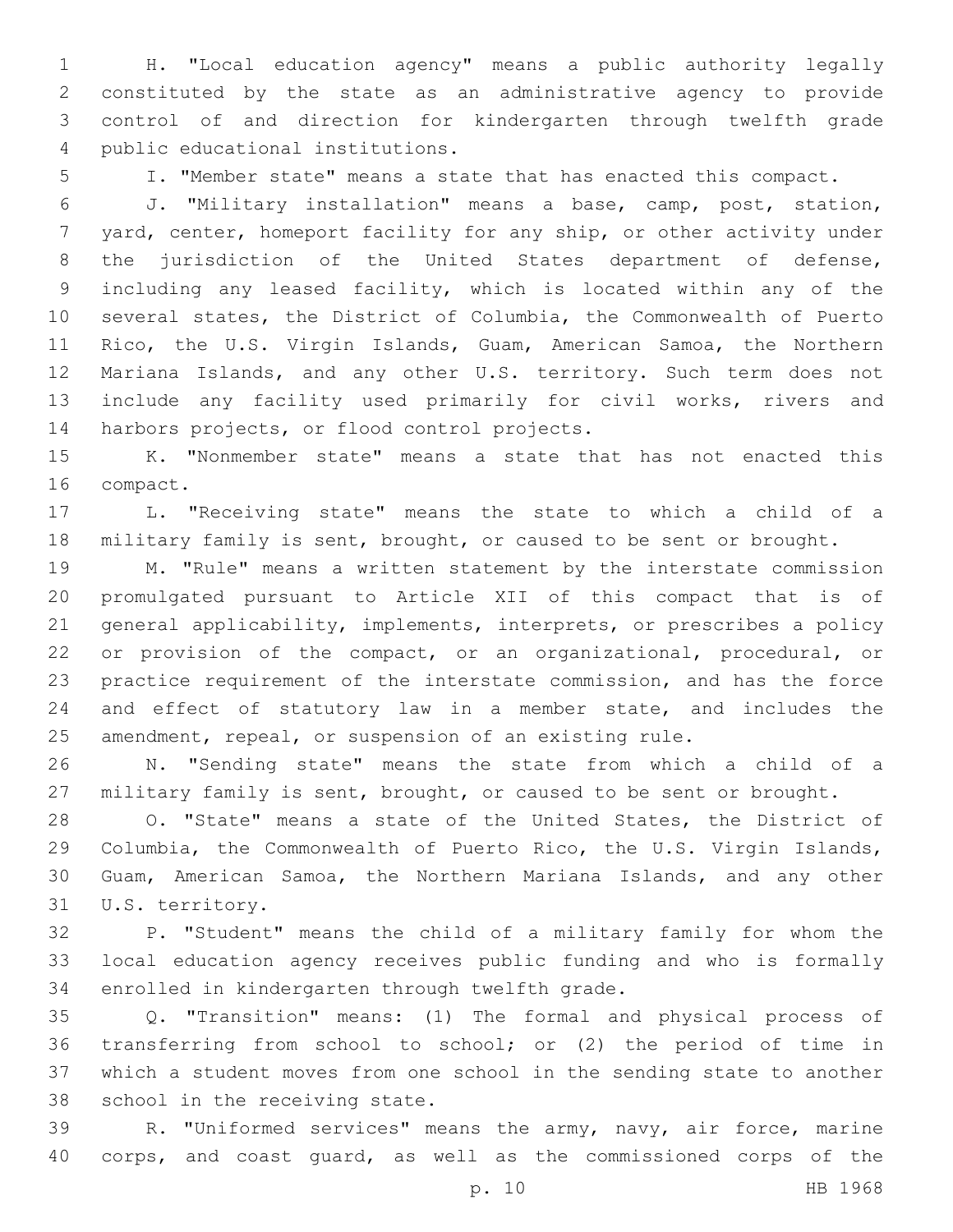national oceanic and atmospheric administration, and public health 2 services.

 S. "Veteran" means a person who served in the uniformed services and who was discharged or released therefrom under conditions other 5 than dishonorable.

# 6 ARTICLE III

# 7 APPLICABILITY

 A. Except as otherwise provided in section B of this article, 9 this compact shall apply to the children of:

 1. Active duty members of the uniformed services as defined in this compact, including members of the national guard and reserve on 12 active duty orders pursuant to 10 U.S.C. Secs. 1209 and 1211;

 2. Members or veterans of the uniformed services who are severely injured and medically discharged or retired for a period of one year 15 after medical discharge or retirement; and

 3. Members of the uniformed services who die on active duty or as a result of injuries sustained on active duty for a period of one 18 year after death.

 B. The provisions of this interstate compact shall only apply to local education agencies as defined in this compact.

 C. The provisions of this compact shall not apply to the children 22 of:

23 1. Inactive members of the national quard and military reserves;

 2. Members of the uniformed services now retired, except as 25 provided in section A of this article;

 3. Veterans of the uniformed services, except as provided in 27 section A of this article; and

 4. Other U.S. department of defense personnel and other federal agency civilian and contract employees not defined as active duty 30 members of the uniformed services.

## 31 ARTICLE IV

# EDUCATIONAL RECORDS AND ENROLLMENT

 A. Unofficial or "hand-carried" education records – In the event that official education records cannot be released to the parents for the purpose of transfer, the custodian of the records in the sending state shall prepare and furnish to the parent a complete set of unofficial educational records containing uniform information as determined by the interstate commission. Upon receipt of the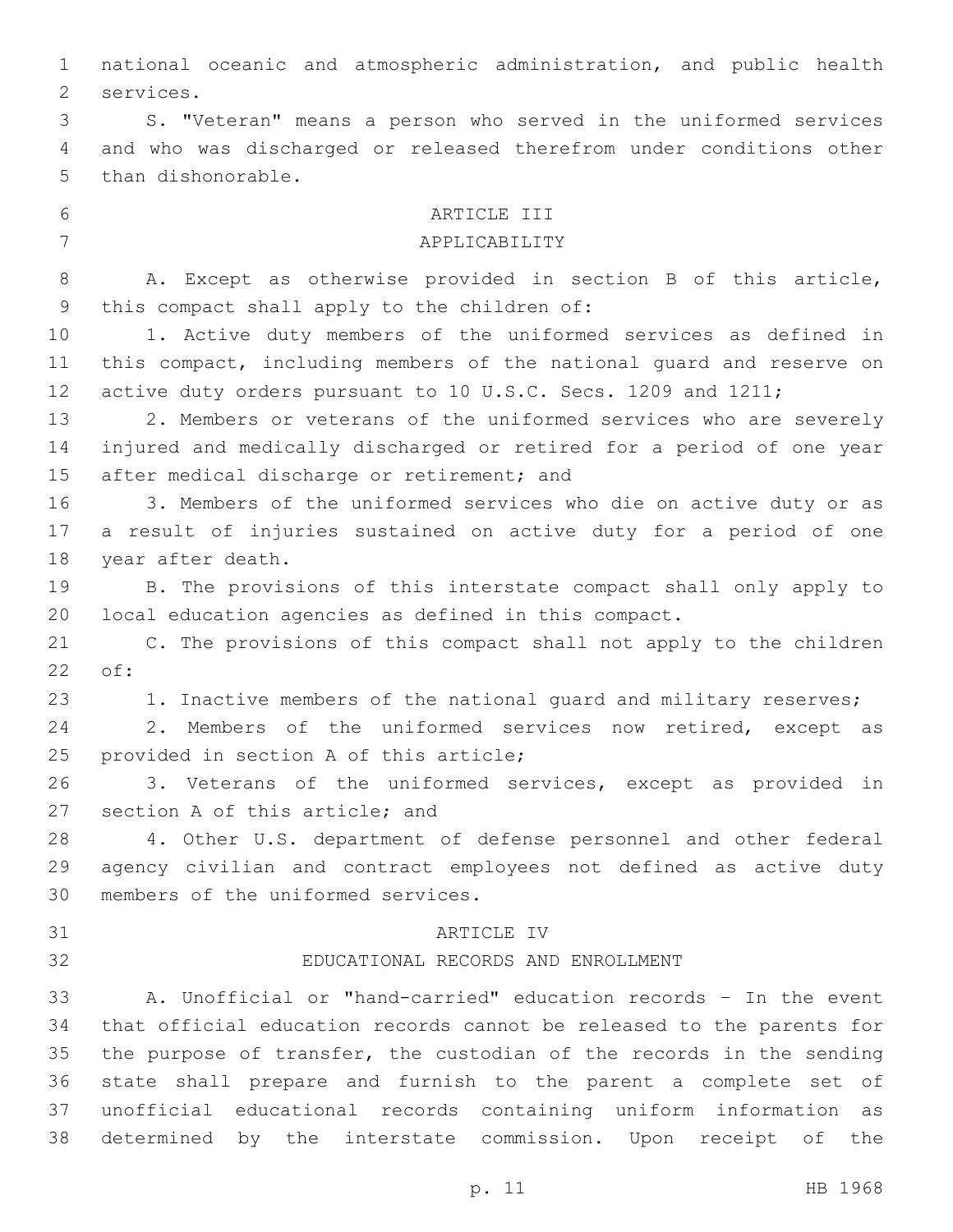unofficial education records by a school in the receiving state, the school shall enroll and appropriately place the student based on the information provided in the unofficial records pending validation by 4 the official records, as quickly as possible.

 B. Official education records and transcripts -Simultaneous with the enrollment and conditional placement of the student, the school in the receiving state shall request the student's official education record from the school in the sending state. Upon receipt of this request, the school in the sending state will process and furnish the official education records to the school in the receiving state within ten days or within such time as is reasonably determined under the rules promulgated by the interstate commission. However, if the student has an unpaid fine at a public school or unpaid tuition, 14 fees, or fines at a private school, then the sending school shall send the information requested but may withhold the official 16 transcript until the monetary obligation is met.

 C. Immunizations – On or before the first day of attendance, the parent or guardian must meet the immunization documentation requirements of ((the Washington board of health)) RCW 28A.210.070 through 28A.210.170. Compacting states shall give thirty days from the date of enrollment or within such time as is reasonably determined under the rules promulgated by the interstate commission, for students to obtain any immunizations required by the receiving state. For a series of immunizations, initial vaccinations must be obtained within thirty days or within such time as is reasonably determined under the rules promulgated by the interstate commission.

 D. Kindergarten and first grade entrance age – Students shall be allowed to continue their enrollment at grade level in the receiving state commensurate with their grade level (including kindergarten) from a local education agency in the sending state at the time of transition, regardless of age. A student who has satisfactorily completed the prerequisite grade level in the local education agency in the sending state shall be eligible for enrollment in the next highest grade level in the receiving state, regardless of age. A student transferring after the start of the school year in the receiving state shall enter the school in the receiving state on his or her validated level from an accredited school in the sending 38 state.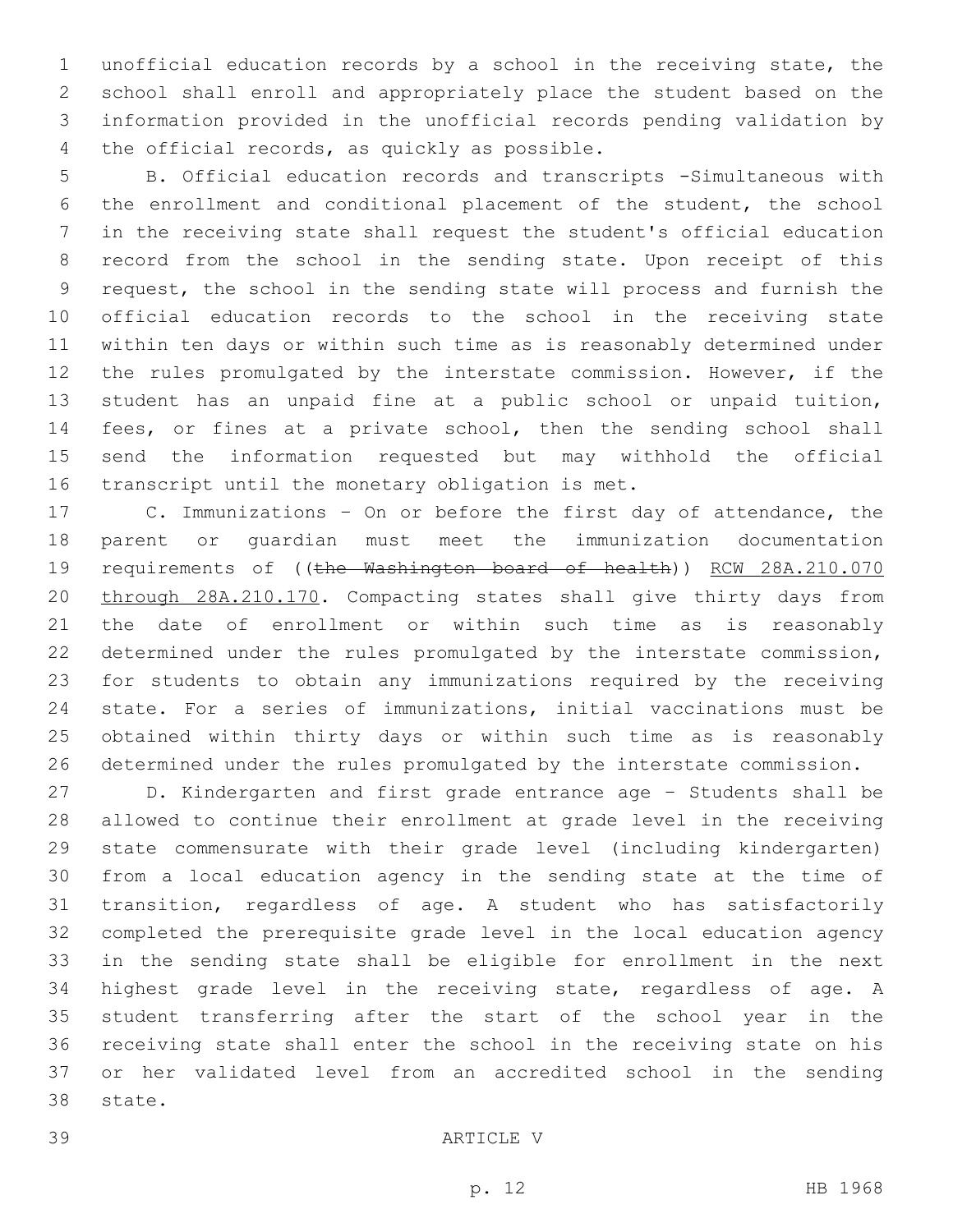A. Course placement - When the student transfers before or during the school year, the receiving state school shall initially honor placement of the student in educational courses based on the student's enrollment in the sending state school and/or educational assessments conducted at the school in the sending state if the courses are offered and if space is available, as determined by the school district. Course placement includes but is not limited to honors, international baccalaureate, advanced placement, vocational, technical, and career pathways courses. Continuing the student's academic program from the previous school and promoting placement in academically and career challenging courses should be paramount when considering placement. This does not preclude the school in the receiving state from performing subsequent evaluations to ensure appropriate placement and continued enrollment of the student in the 16 courses.

 B. Educational program placement – The receiving state school shall initially honor placement of the student in educational programs based on current educational assessments conducted at the school in the sending state or participation and placement in like 21 programs in the sending state and if space is available, as determined by the school district. Such programs include, but are not limited to: (1) Gifted and talented programs; and (2) English as a second language (ESL). This does not preclude the school in the receiving state from performing subsequent evaluations to ensure 26 appropriate placement of the student.

 C. Special education services – (1) In compliance with the federal requirements of the Individuals with Disabilities Education 29 Act (IDEA), 20 U.S.C. Sec. 1400 et seq., the receiving state shall initially provide comparable services to a student with disabilities based on his or her current Individualized Education Program (IEP); and (2) in compliance with the requirements of section 504 of the rehabilitation act, 29 U.S.C. Sec. 794, and with Title II of the Americans with disabilities act, 42 U.S.C. Secs. 12131-12165, the receiving state shall make reasonable accommodations and modifications to address the needs of incoming students with disabilities, subject to an existing 504 or Title II plan, to provide the student with equal access to education. This does not preclude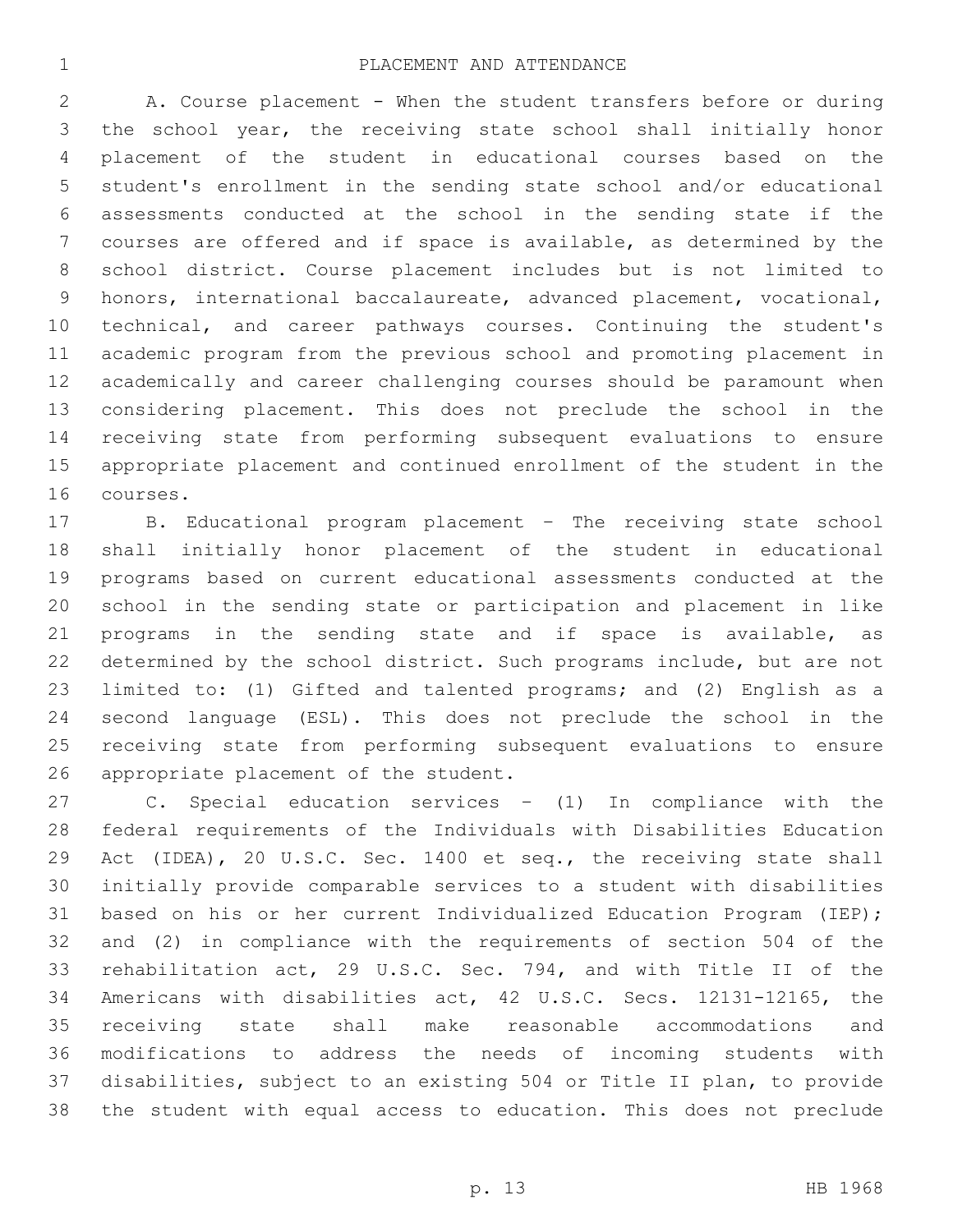the school in the receiving state from performing subsequent evaluations to ensure appropriate placement of the student.

 D. Placement flexibility – Local education agency administrative officials shall have flexibility in waiving course and program prerequisites, or other preconditions for placement in courses and programs offered under the jurisdiction of the local education 7 agency.

 E. Absence as related to deployment activities – A student whose parent or legal guardian is an active duty member of the uniformed 10 services, as defined by this compact, and has been called to duty for, is on leave from, or immediately returned from deployment to a combat zone or combat support posting, shall be granted additional excused absences at the discretion of the local education agency superintendent to visit with his or her parent or legal guardian relative to such leave or deployment of the parent or guardian.

## 16 ARTICLE VI

# 17 ELIGIBILITY

18 A. Eligibility for enrollment

 1. Special power of attorney, relative to the guardianship of a child of a military family and executed under applicable law shall be sufficient for the purposes of enrollment and all other actions 22 requiring parental participation and consent.

 2. A local education agency shall be prohibited from charging local tuition to a transitioning military child placed in the care of a noncustodial parent or other person standing in loco parentis who lives in a jurisdiction other than that of the custodial parent.

 3. A transitioning military child, placed in the care of a noncustodial parent or other person standing in loco parentis who lives in a jurisdiction other than that of the custodial parent, may continue to attend the school in which he or she was enrolled while 31 residing with the custodial parent.

 B. Eligibility for extracurricular participation - Under RCW 28A.225.280, the Washington interscholastic activities association and local education agencies shall facilitate the opportunity for transitioning military children's inclusion in extracurricular activities, regardless of application deadlines, to the extent they are otherwise qualified and space is available, as determined by the 38 school district.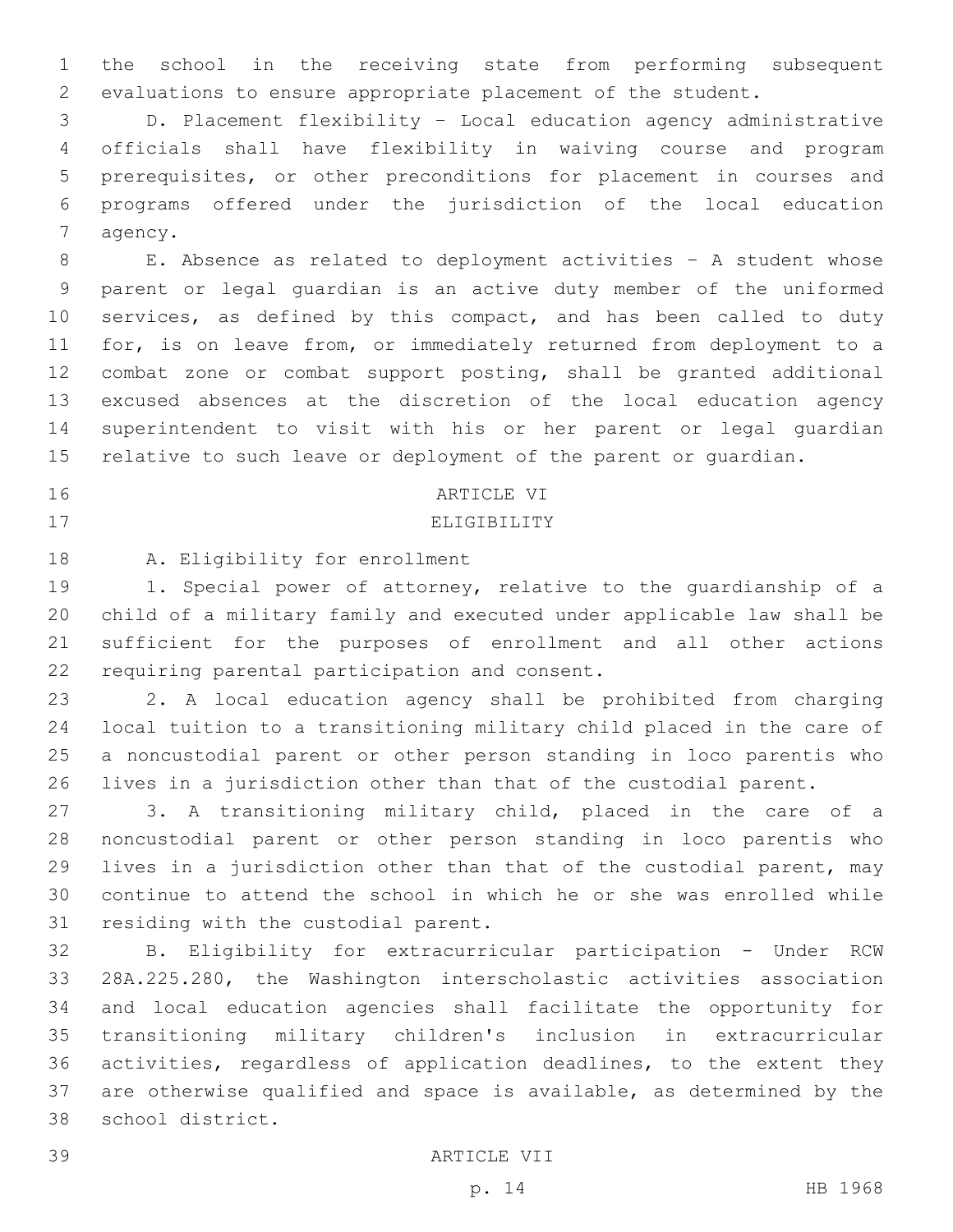In order to facilitate the on-time graduation of children of military families, states and local education agencies shall 4 incorporate the following procedures:

 A. Waiver requirements – Local education agency administrative officials shall waive specific courses required for graduation if similar coursework has been satisfactorily completed in another local education agency or shall provide reasonable justification for denial. Should a waiver not be granted to a student who would qualify 10 to graduate from the sending school, the local education agency shall use best efforts to provide an alternative means of acquiring required coursework so that graduation may occur on time.

 B. Exit exams - For students entering high school in eleventh or twelfth grade, states shall accept: (1) Exit or end-of-course exams required for graduation from the sending state; or (2) national norm- referenced achievement tests; or (3) alternative testing, in lieu of testing requirements for graduation in the receiving state. In the event the above alternatives cannot be accommodated by the receiving state for a student transferring in his or her senior year, then the provisions of section C of this article shall apply.

 C. Transfers during senior year – Should a military student transferring at the beginning or during his or her senior year be ineligible to graduate from the receiving local education agency after all alternatives have been considered, the sending and receiving local education agencies shall ensure the receipt of a diploma from the sending local education agency, if the student meets the graduation requirements of the sending local education agency. In the event that one of the states in question is not a member of this compact, the member state shall use best efforts to facilitate the on-time graduation of the student in accordance with sections A and B 31 of this article.

# 32 ARTICLE VIII 33 STATE COORDINATION

 A. Each member state shall, through the creation of a state council or use of an existing body or board, provide for the coordination among its agencies of government, local education agencies, and military installations concerning the state's participation in, and compliance with, this compact and interstate commission activities. While each member state may determine the

p. 15 HB 1968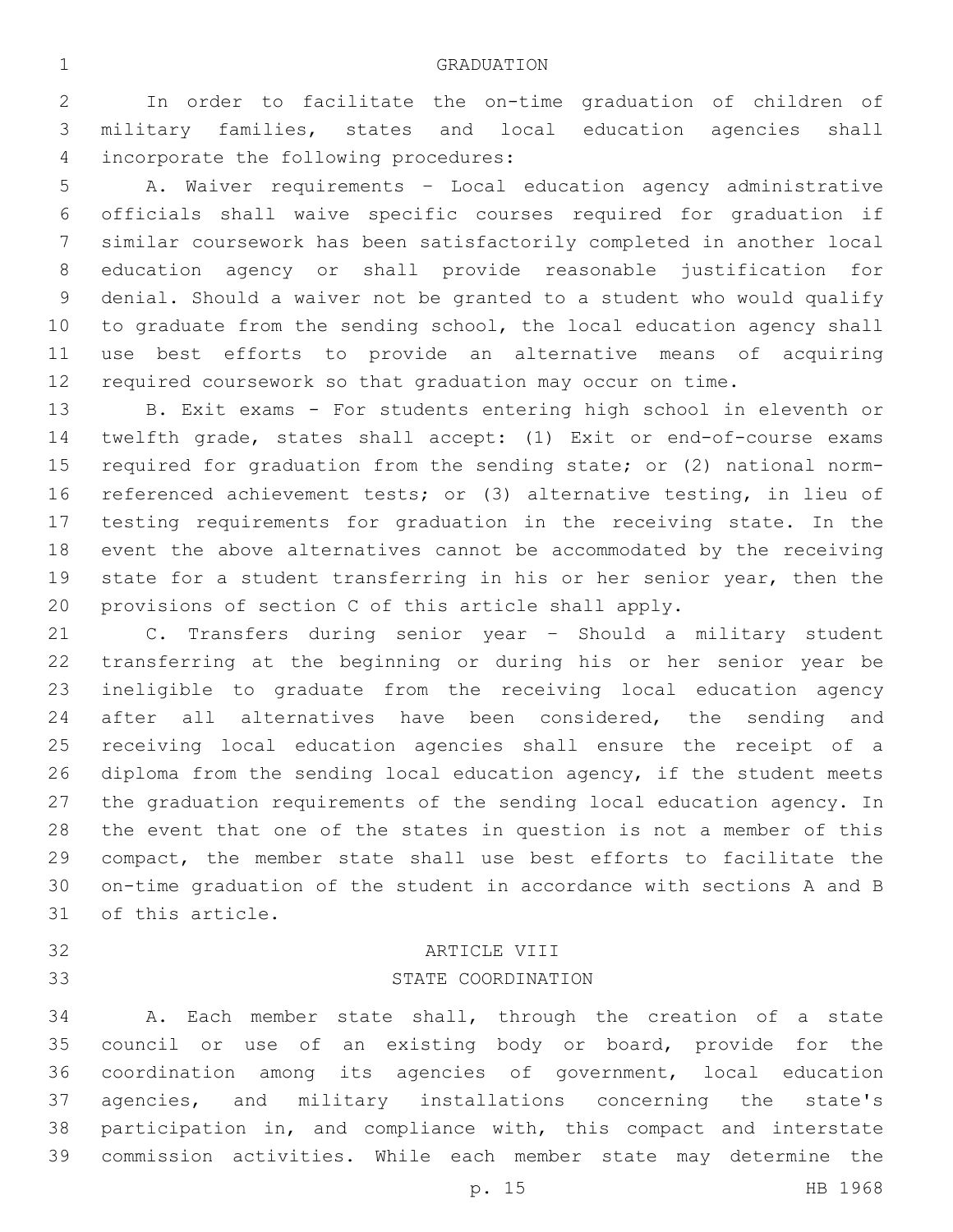membership of its own state council, its membership must include at least: The state superintendent of public instruction, a superintendent of a school district with a high concentration of military children, a representative from a military installation, one representative each from the legislative and executive branches of government, and other offices and stakeholder groups the state council deems appropriate. A member state that does not have a school district deemed to contain a high concentration of military children may appoint a superintendent from another school district to represent local education agencies on the state council.

 B. The state council of each member state shall appoint or designate a military family education liaison to assist military families and the state in facilitating the implementation of this 14 compact.

 C. The compact commissioner responsible for the administration and management of the state's participation in the compact shall be appointed by the governor or as otherwise determined by each member state. The governor is strongly encouraged to appoint a practicing 19 K-12 educator as the compact commissioner.

 D. The compact commissioner and the military family education liaison designated herein shall be ex officio members of the state council, unless either is already a full voting member of the state 23 council.

# ARTICLE IX24

# INTERSTATE COMMISSION ON EDUCATIONAL OPPORTUNITY FOR MILITARY CHILDREN

 The member states hereby create the "interstate commission on educational opportunity for military children." The activities of the interstate commission are the formation of public policy and are a discretionary state function. The interstate commission shall:

 A. Be a body corporate and joint agency of the member states and shall have all the responsibilities, powers, and duties set forth herein, and such additional powers as may be conferred upon it by a subsequent concurrent action of the respective legislatures of the member states in accordance with the terms of this compact;

 B. Consist of one interstate commission voting representative from each member state who shall be that state's compact commissioner.38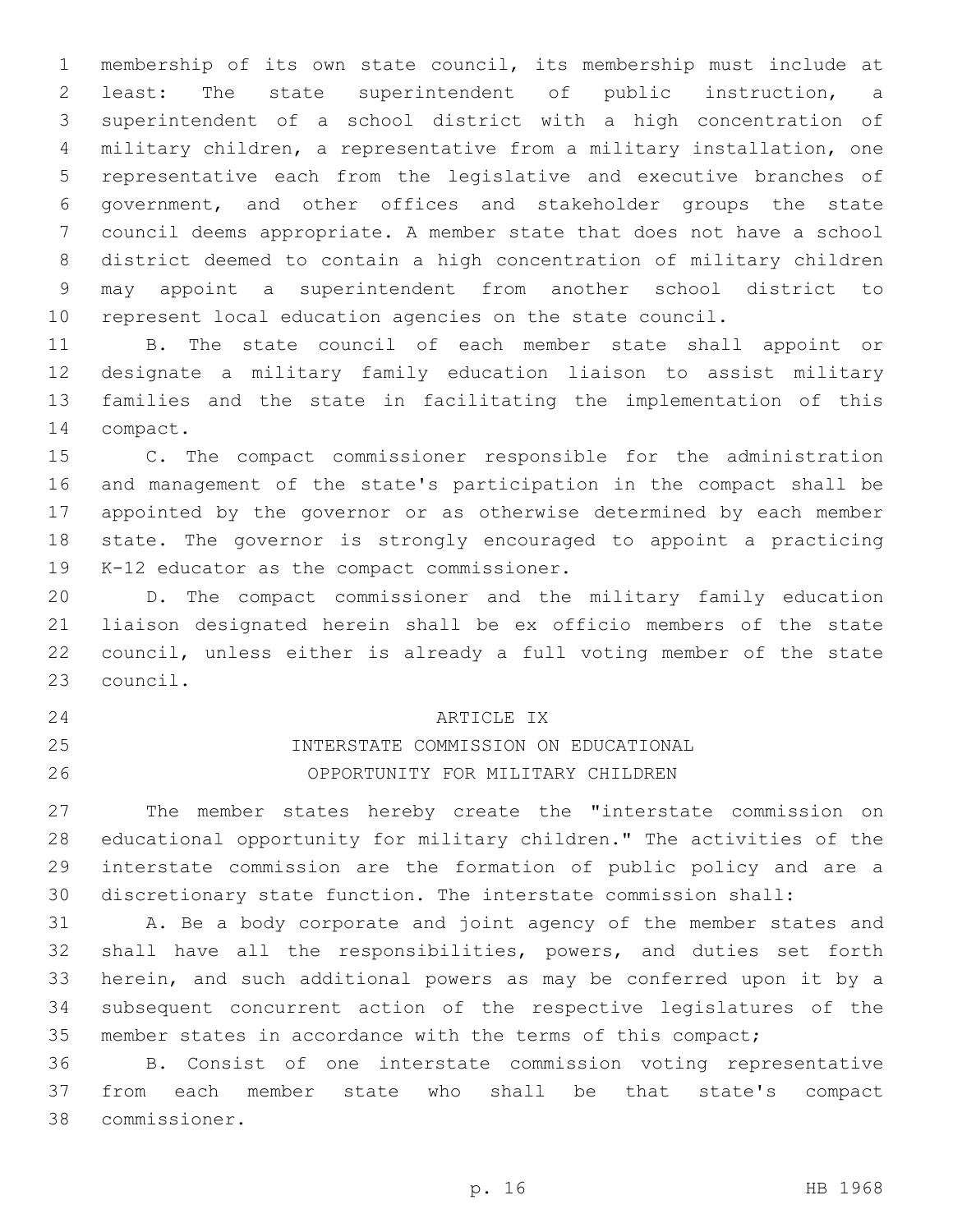1. Each member state represented at a meeting of the interstate 2 commission is entitled to one vote.

 2. A majority of the total member states shall constitute a quorum for the transaction of business, unless a larger quorum is required by the bylaws of the interstate commission.

 3. A representative shall not delegate a vote to another member state. In the event the compact commissioner is unable to attend a meeting of the interstate commission, the governor or state council may delegate voting authority to another person from their state for 10 a specified meeting.

 4. The bylaws may provide for meetings of the interstate commission to be conducted by telecommunication or electronic 13 communication;

 C. Consist of ex officio, nonvoting representatives who are members of interested organizations. Such ex officio members, as defined in the bylaws, may include but not be limited to, members of the representative organizations of military family advocates, local education agency officials, parent and teacher groups, the U.S. department of defense, the education commission of the states, the interstate agreement on the qualification of educational personnel, and other interstate compacts affecting the education of children of 22 military members;

 D. Meet at least once each calendar year. The chairperson may call additional meetings and, upon the request of a simple majority 25 of the member states, shall call additional meetings;

 E. Establish an executive committee, whose members shall include the officers of the interstate commission and such other members of the interstate commission as determined by the bylaws. Members of the executive committee shall serve a one-year term. Members of the executive committee shall be entitled to one vote each. The executive committee shall have the power to act on behalf of the interstate commission, with the exception of rule making, during periods when the interstate commission is not in session. The executive committee shall oversee the day-to-day activities of the administration of the compact including enforcement and compliance with the provisions of the compact, its bylaws and rules, and other such duties as deemed necessary. The U.S. department of defense shall serve as an ex officio, nonvoting member of the executive committee;

 F. Establish bylaws and rules that provide for conditions and procedures under which the interstate commission shall make its

p. 17 HB 1968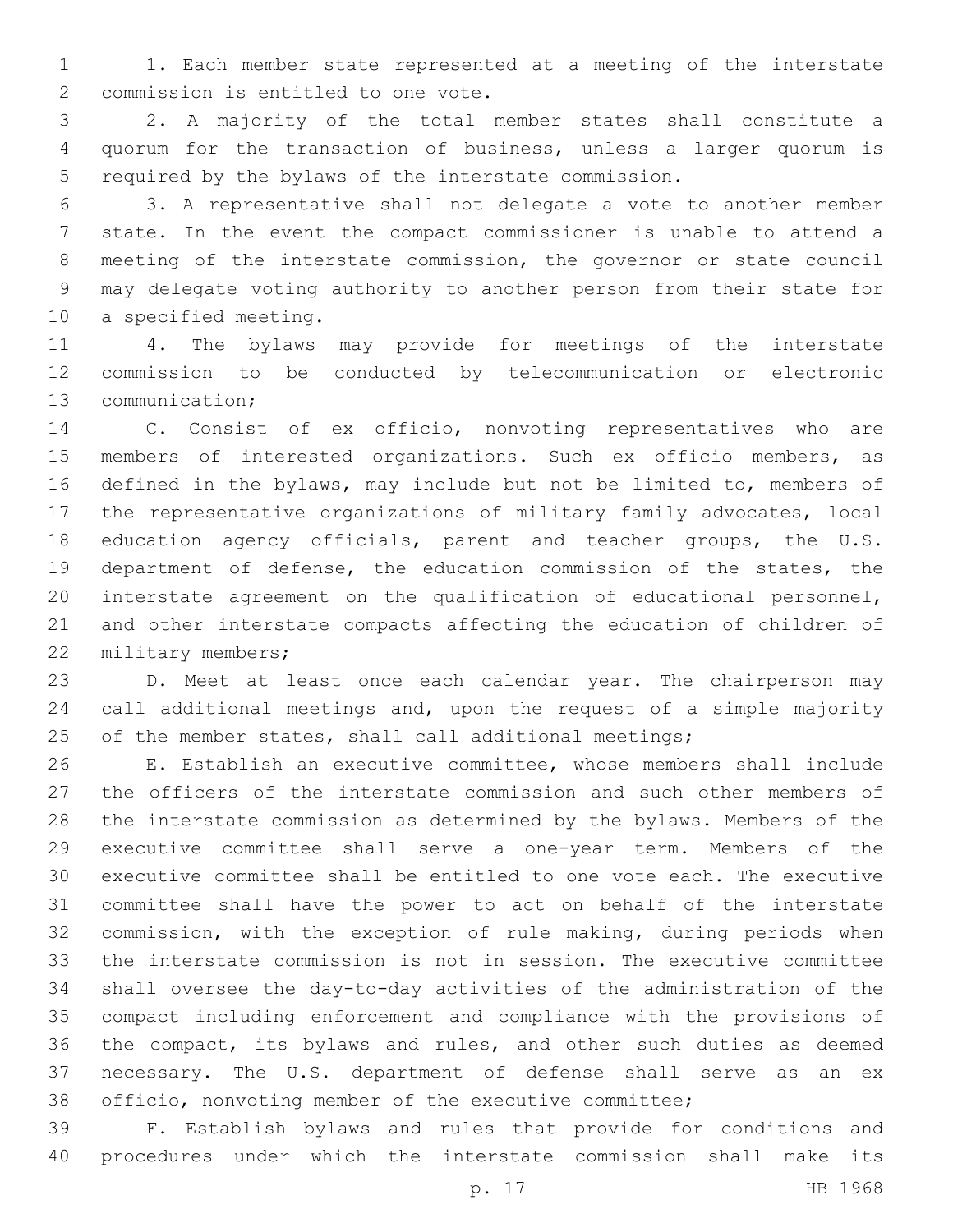information and official records available to the public for inspection or copying. The interstate commission may exempt from disclosure information or official records to the extent they would adversely affect personal privacy rights or proprietary interests;

 G. Give public notice of all meetings and all meetings shall be open to the public, except as set forth in the rules or as otherwise provided in the compact. The interstate commission and its committees may close a meeting, or portion thereof, where it determines by two-thirds vote that an open meeting would be likely to:

 1. Relate solely to the interstate commission's internal 11 personnel practices and procedures;

 2. Disclose matters specifically exempted from disclosure by 13 federal and state statute;

 3. Disclose trade secrets or commercial or financial information 15 which is privileged or confidential;

 4. Involve accusing a person of a crime, or formally censuring a 17 person;

 5. Disclose information of a personal nature where disclosure would constitute a clearly unwarranted invasion of personal privacy;

 6. Disclose investigative records compiled for law enforcement 21 purposes; or

 7. Specifically relate to the interstate commission's participation in a civil action or other legal proceeding;

 H. Cause its legal counsel or designee to certify that a meeting may be closed and shall reference each relevant exemptible provision for any meeting, or portion of a meeting, which is closed pursuant to this provision. The interstate commission shall keep minutes which shall fully and clearly describe all matters discussed in a meeting and shall provide a full and accurate summary of actions taken, and the reasons therefor, including a description of the views expressed and the record of a roll call vote. All documents considered in connection with an action shall be identified in such minutes. All minutes and documents of a closed meeting shall remain under seal, subject to release by a majority vote of the interstate commission;

 I. Collect standardized data concerning the educational transition of the children of military families under this compact as directed through its rules which shall specify the data to be collected, the means of collection, and data exchange and reporting requirements. Such methods of data collection, exchange, and reporting shall, in so far as is reasonably possible, conform to

p. 18 HB 1968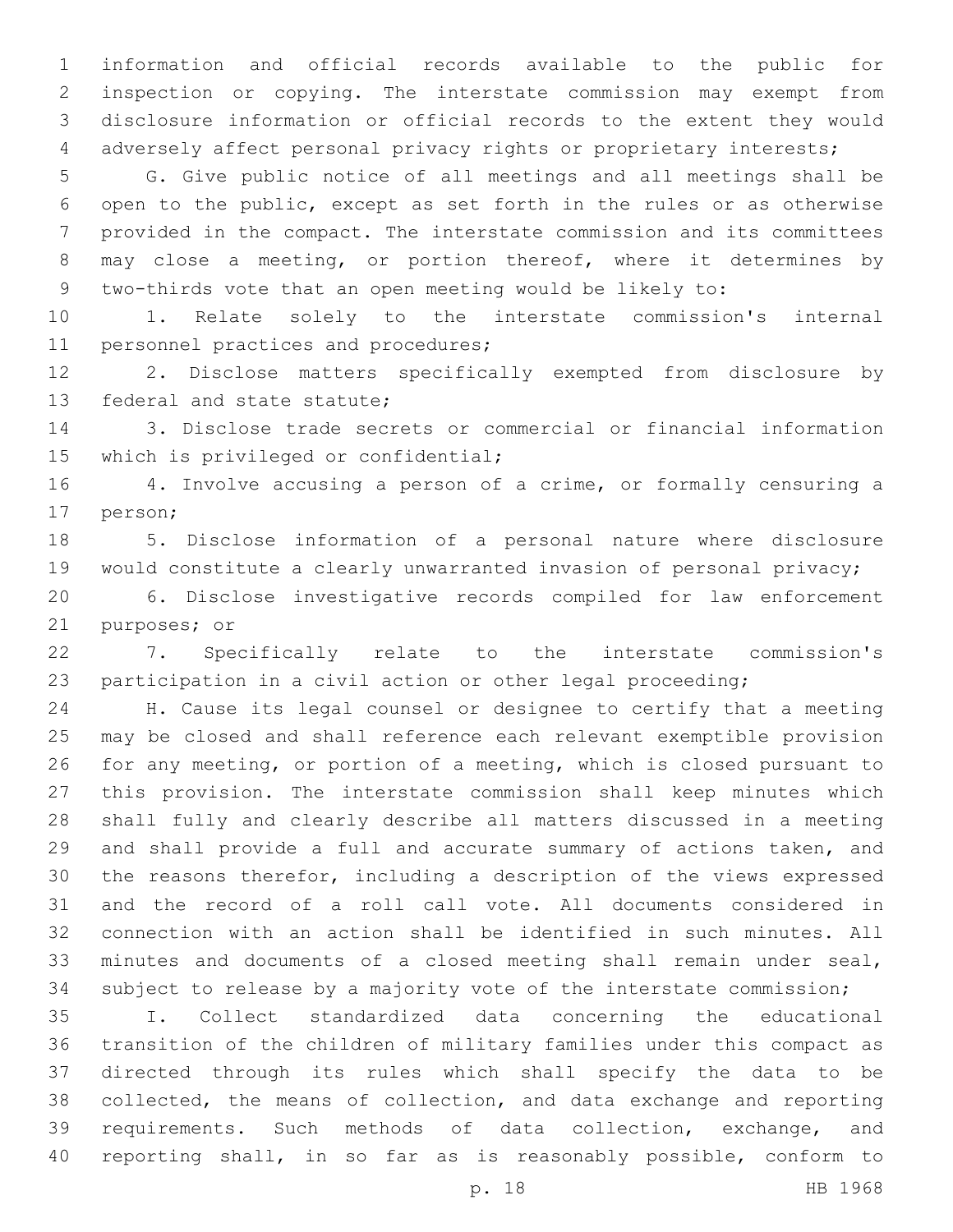current technology and coordinate its information functions with the appropriate custodian of records as identified in the bylaws and 3 rules;

 J. Create a process that permits military officials, education officials, and parents to inform the interstate commission if and when there are alleged violations of the compact or its rules or when issues subject to the jurisdiction of the compact or its rules are not addressed by the state or local education agency. This section shall not be construed to create a private right of action against 10 the interstate commission or any member state.

### 11 ARTICLE X

POWERS AND DUTIES OF THE INTERSTATE COMMISSION

The interstate commission shall have the following powers:

14 A. To provide for dispute resolution among member states;

 B. To promulgate rules and take all necessary actions to effect the goals, purposes, and obligations as enumerated in this compact. The rules shall have the force and effect of statutory law and shall be binding in the compact states to the extent and in the manner 19 provided in this compact;

 C. To issue, upon request of a member state, advisory opinions concerning the meaning or interpretation of the interstate compact, 22 its bylaws, rules, and actions;

 D. To enforce compliance with the compact provisions, the rules promulgated by the interstate commission, and the bylaws, using all necessary and proper means, including but not limited to the use of 26 judicial process;

 E. To establish and maintain offices which shall be located 28 within one or more of the member states;

F. To purchase and maintain insurance and bonds;

 G. To borrow, accept, hire, or contract for services of 31 personnel;

 H. To establish and appoint committees including, but not limited to, an executive committee as required by Article IX, section E of this compact, which shall have the power to act on behalf of the interstate commission in carrying out its powers and duties 36 hereunder;

 I. To elect or appoint such officers, attorneys, employees, agents, or consultants, and to fix their compensation, define their duties, and determine their qualifications; and to establish the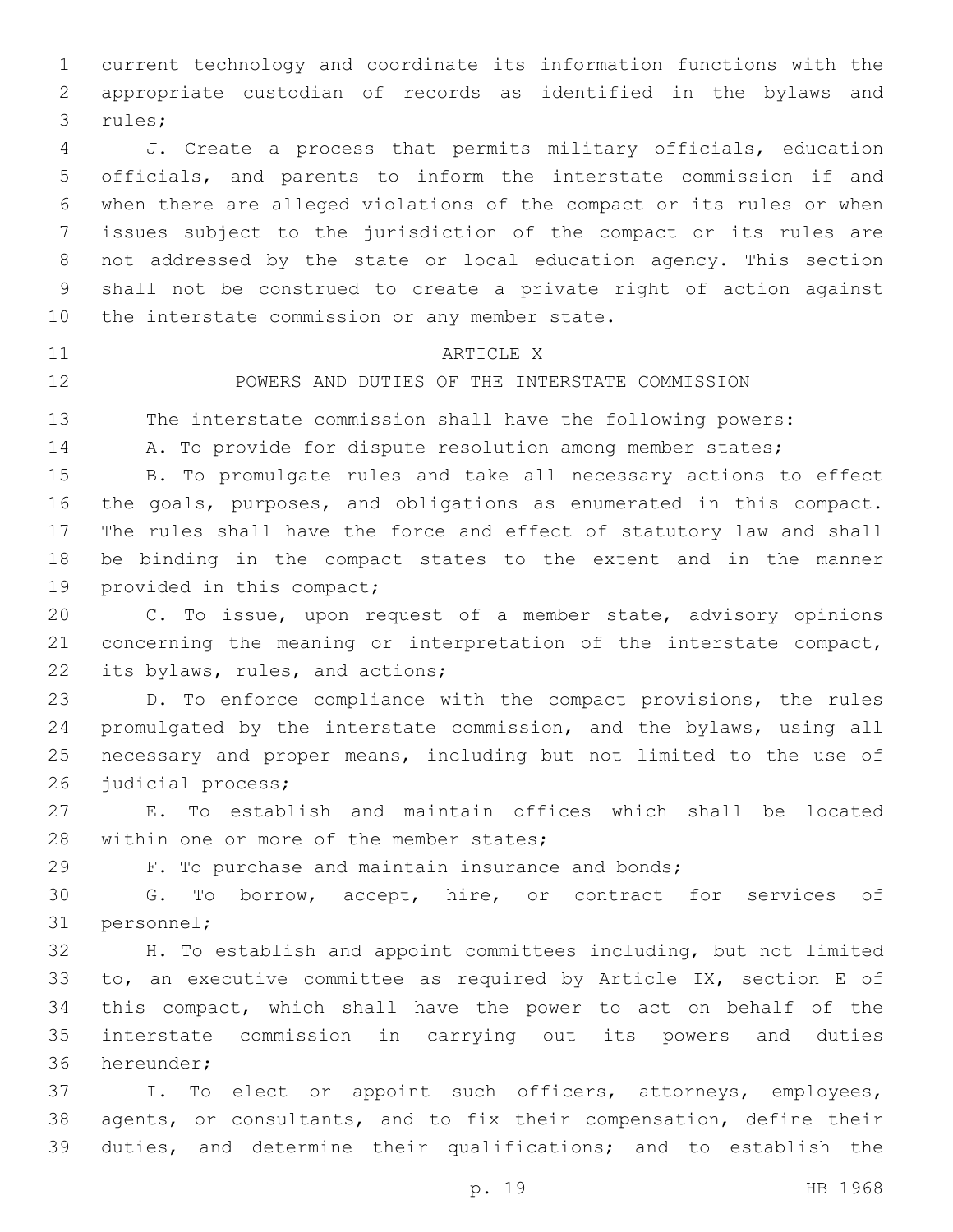interstate commission's personnel policies and programs relating to conflicts of interest, rates of compensation, and qualifications of 3 personnel;

 J. To accept any and all donations and grants of money, equipment, supplies, materials, and services, and to receive, 6 utilize, and dispose of it;

 K. To lease, purchase, accept contributions or donations of, or otherwise to own, hold, improve, or use any property, real, personal, 9 or mixed:

 L. To sell, convey, mortgage, pledge, lease, exchange, abandon, 11 or otherwise dispose of any property, real, personal, or mixed;

M. To establish a budget and make expenditures;

 N. To adopt a seal and bylaws governing the management and 14 operation of the interstate commission;

 O. To report annually to the legislatures, governors, judiciary, and state councils of the member states concerning the activities of the interstate commission during the preceding year. Such reports shall also include any recommendations that may have been adopted by 19 the interstate commission;

 P. To coordinate education, training, and public awareness regarding the compact, its implementation, and operation for 22 officials and parents involved in such activity;

 Q. To establish uniform standards for the reporting, collecting, 24 and exchanging of data;

 R. To maintain corporate books and records in accordance with the 26 bylaws;

 S. To perform such functions as may be necessary or appropriate 28 to achieve the purposes of this compact; and

 T. To provide for the uniform collection and sharing of information between and among member states, schools, and military 31 families under this compact.

### 32 ARTICLE XI

# ORGANIZATION AND OPERATION OF THE INTERSTATE COMMISSION

 A. The interstate commission shall, by a majority of the members present and voting, within twelve months after the first interstate commission meeting, adopt bylaws to govern its conduct as may be necessary or appropriate to carry out the purposes of the compact, 38 including, but not limited to:

1. Establishing the fiscal year of the interstate commission;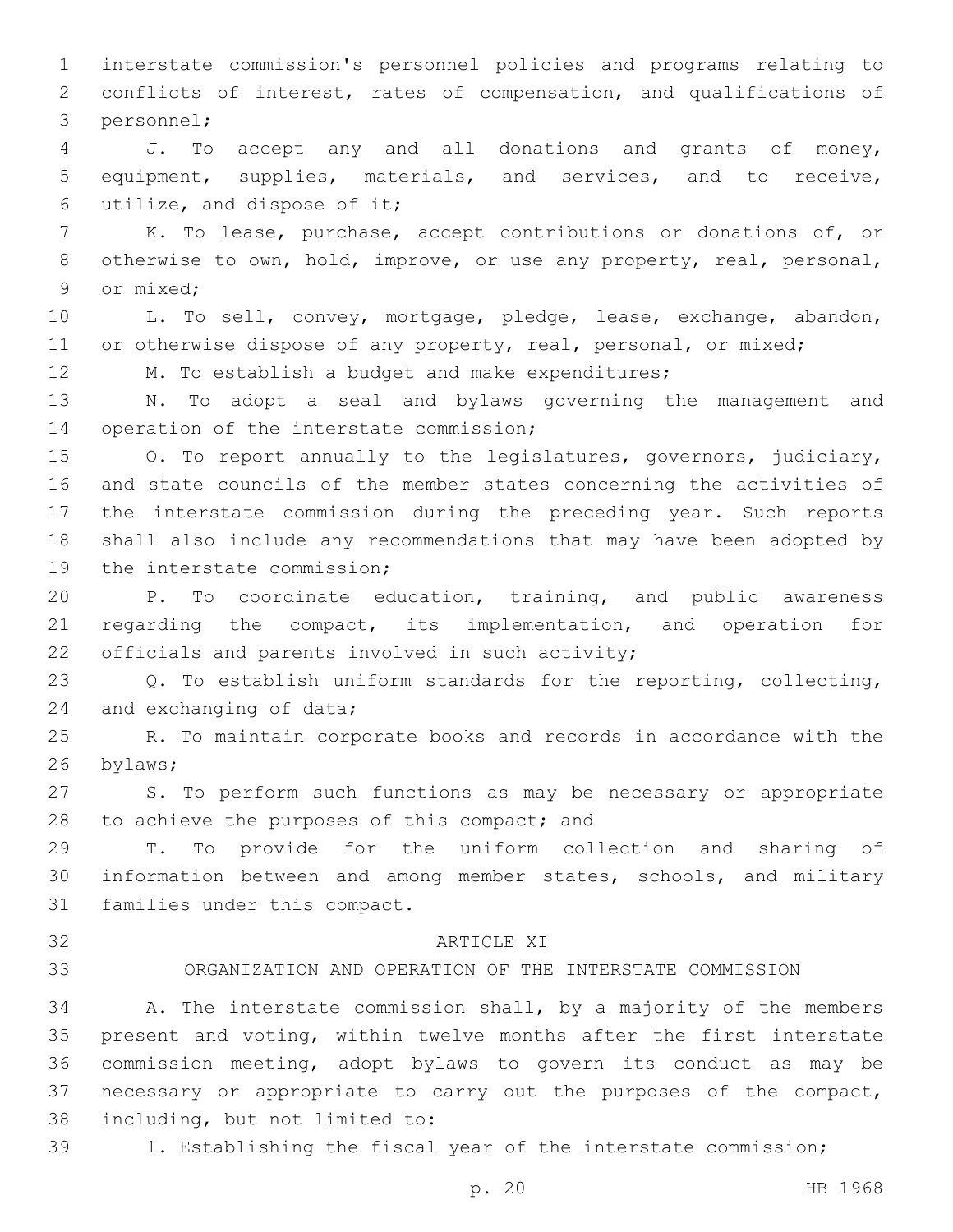2. Establishing an executive committee, and such other committees 2 as may be necessary;

 3. Providing for the establishment of committees and for governing any general or specific delegation of authority or function 5 of the interstate commission;

 4. Providing reasonable procedures for calling and conducting meetings of the interstate commission, and ensuring reasonable notice 8 of each such meeting;

 5. Establishing the titles and responsibilities of the officers 10 and staff of the interstate commission;

 6. Providing a mechanism for concluding the operations of the interstate commission and the return of surplus funds that may exist upon the termination of the compact after the payment and reserving 14 of all of its debts and obligations; and

 7. Providing "start-up" rules for initial administration of the 16 compact.

17 B. The interstate commission shall, by a majority of the members, elect annually from among its members a chairperson, a vice chairperson, and a treasurer, each of whom shall have such authority and duties as may be specified in the bylaws. The chairperson or, in the chairperson's absence or disability, the vice chairperson, shall preside at all meetings of the interstate commission. The officers so elected shall serve without compensation or remuneration from the interstate commission; provided that, subject to the availability of budgeted funds, the officers shall be reimbursed for ordinary and necessary costs and expenses incurred by them in the performance of their responsibilities as officers of the interstate commission.

C. Executive committee, officers, and personnel

 1. The executive committee shall have such authority and duties as may be set forth in the bylaws, including but not limited to:

 a. Managing the affairs of the interstate commission in a manner consistent with the bylaws and purposes of the interstate commission;

 b. Overseeing an organizational structure within, and appropriate procedures for the interstate commission to provide for the creation of rules, operating procedures, and administrative and technical 36 support functions; and

 c. Planning, implementing, and coordinating communications and activities with other state, federal, and local government organizations in order to advance the goals of the interstate commission.40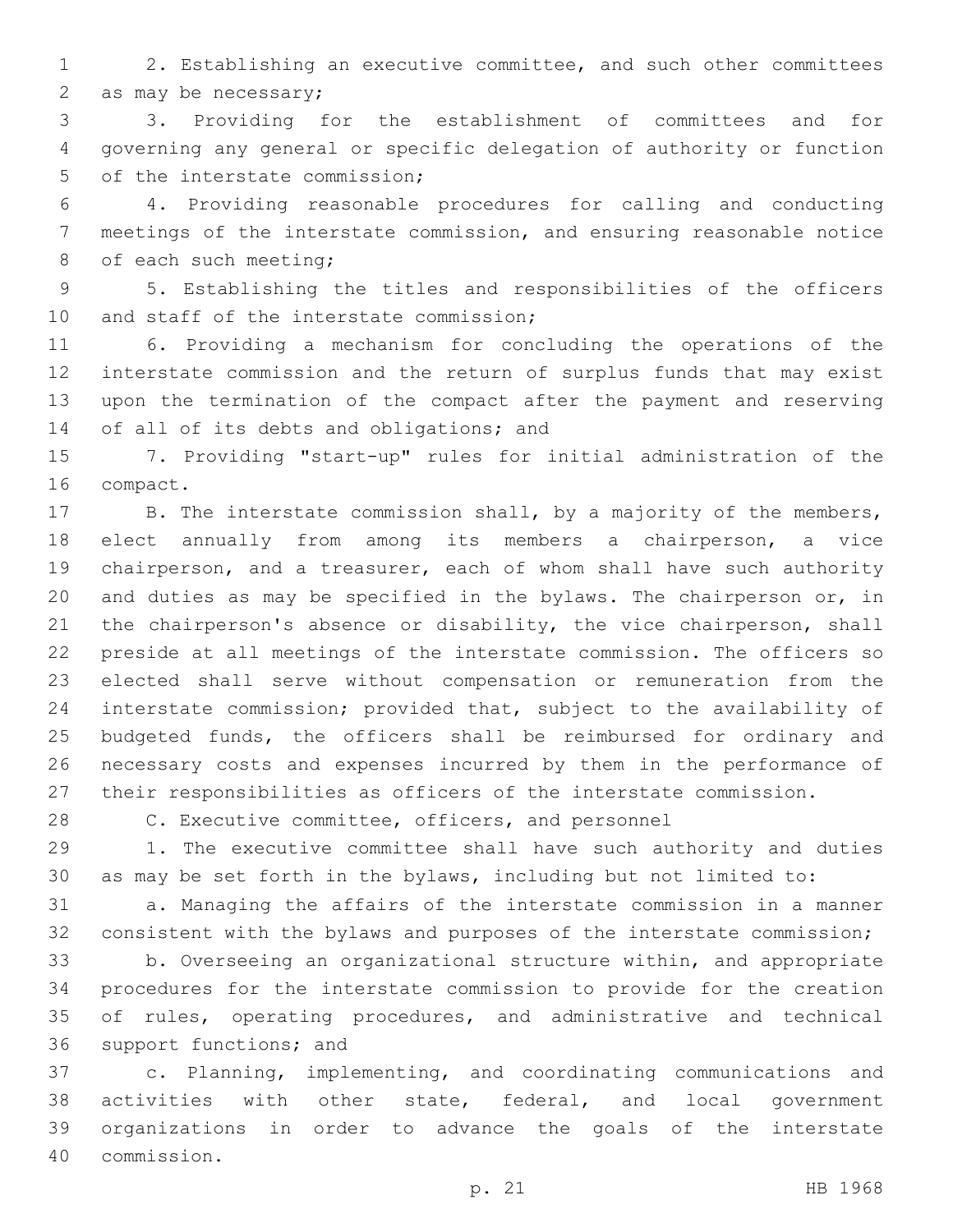2. The executive committee may, subject to the approval of the interstate commission, appoint or retain an executive director for such period, upon such terms and conditions and for such compensation, as the interstate commission may deem appropriate. The executive director shall serve as secretary to the interstate commission, but shall not be a member of the interstate commission. The executive director shall hire and supervise such other persons as 8 may be authorized by the interstate commission.

 D. The interstate commission's executive director and its employees shall be immune from suit and liability, either personally 11 or in their official capacity, for a claim for damage to or loss of property or personal injury or other civil liability caused or arising out of or relating to an actual or alleged act, error, or omission that occurred, or that such person had a reasonable basis for believing occurred, within the scope of interstate commission employment, duties, or responsibilities; provided, that such person shall not be protected from suit or liability for damage, loss, injury, or liability caused by the intentional or willful and wanton 19 misconduct of such person.

 1. The liability of the interstate commission's executive 21 director and employees or interstate commission representatives, acting within the scope of such person's employment or duties for acts, errors, or omissions occurring within such person's state may not exceed the limits of liability set forth under the Constitution 25 and laws of that state for state officials, employees, and agents. The interstate commission is considered to be an instrumentality of the states for the purposes of any such action. Nothing in this subsection shall be construed to protect such person from suit or liability for damage, loss, injury, or liability caused by the intentional or willful and wanton misconduct of such person.

 2. The interstate commission shall defend the executive director 32 and its employees and, subject to the approval of the attorney general or other appropriate legal counsel of the member state represented by an interstate commission representative, shall defend such interstate commission representative in any civil action seeking to impose liability arising out of an actual or alleged act, error, or omission that occurred within the scope of interstate commission employment, duties, or responsibilities, or that the defendant had a reasonable basis for believing occurred within the scope of interstate commission employment, duties, or responsibilities,

p. 22 HB 1968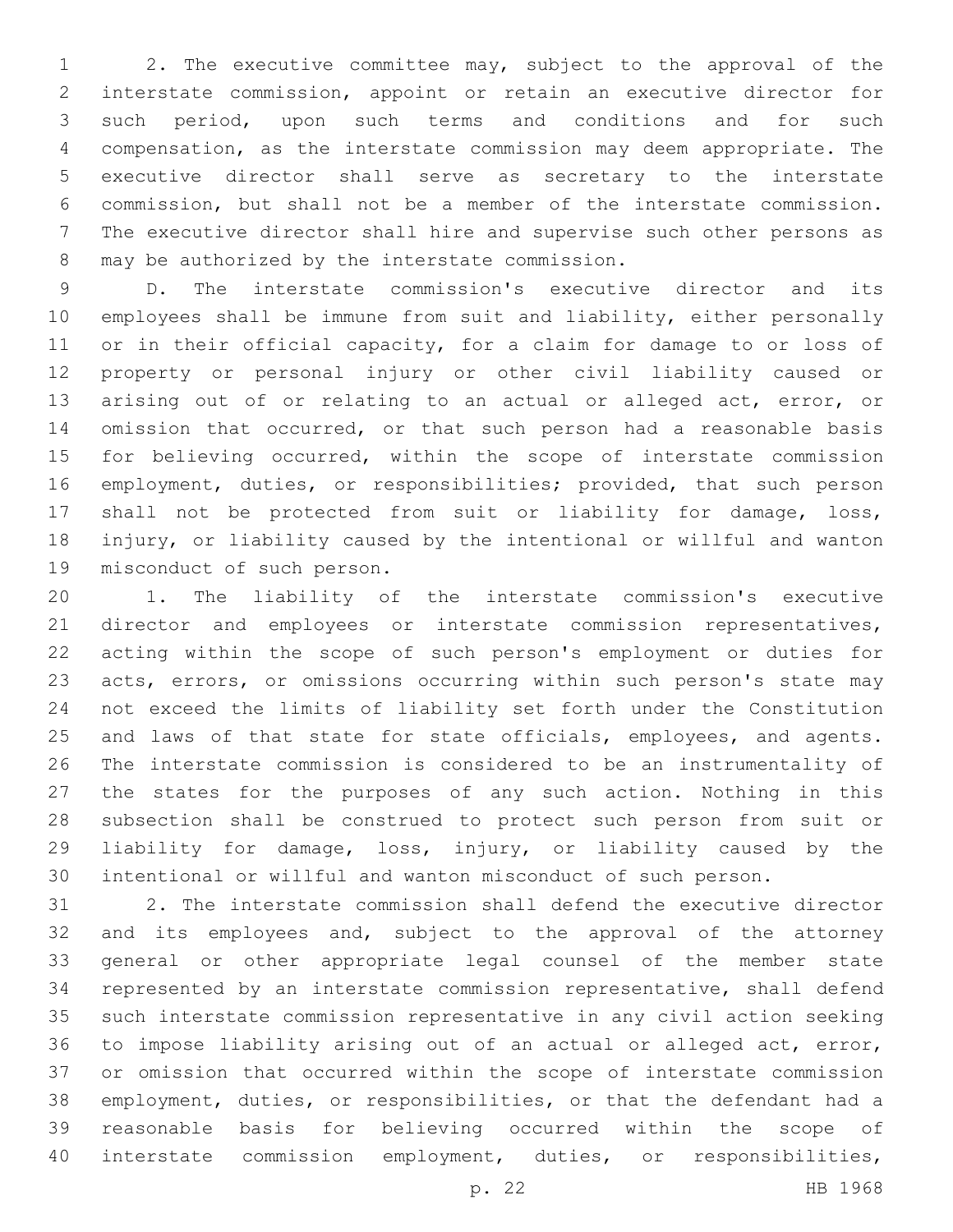provided that the actual or alleged act, error, or omission did not result from intentional or willful and wanton misconduct on the part 3 of such person.

 3. To the extent not covered by the state involved, member state, or the interstate commission, the representatives or employees of the interstate commission shall be held harmless in the amount of a settlement or judgment, including attorneys' fees and costs, obtained against such persons arising out of an actual or alleged act, error, or omission that occurred within the scope of interstate commission employment, duties, or responsibilities, or that such persons had a reasonable basis for believing occurred within the scope of interstate commission employment, duties, or responsibilities, provided that the actual or alleged act, error, or omission did not result from intentional or willful and wanton misconduct on the part 15 of such persons.

#### 16 ARTICLE XII

# RULE-MAKING FUNCTIONS OF THE INTERSTATE COMMISSION

 A. Rule-making authority - The interstate commission shall promulgate reasonable rules in order to effectively and efficiently achieve the purposes of this compact. Notwithstanding the foregoing, in the event the interstate commission exercises its rule-making authority in a manner that is beyond the scope of the purposes of 23 this compact, or the powers granted hereunder, then such an action by the interstate commission shall be invalid and have no force or 25 effect.

 B. Rule-making procedure - Rules shall be made pursuant to a rule-making process that substantially conforms to the "model state administrative procedure act," of 1981, Uniform Laws Annotated, Vol. 15, p.1 (2000) as amended, as may be appropriate to the operations of 30 the interstate commission.

 C. Not later than thirty days after a rule is promulgated, any person may file a petition for judicial review of the rule; provided, that the filing of such a petition shall not stay or otherwise prevent the rule from becoming effective unless the court finds that the petitioner has a substantial likelihood of success. The court shall give deference to the actions of the interstate commission consistent with applicable law and shall not find the rule to be unlawful if the rule represents a reasonable exercise of the 39 interstate commission's authority.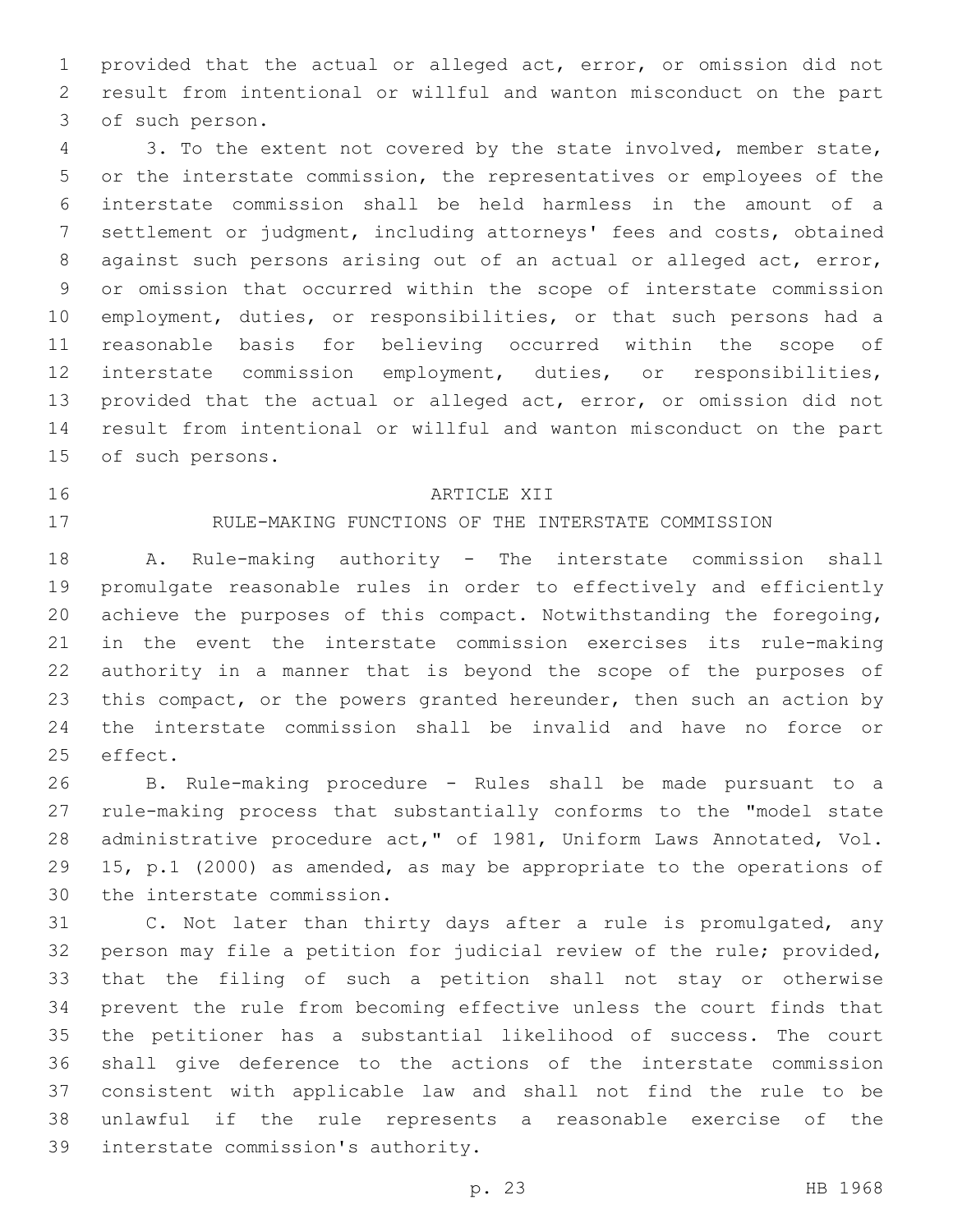D. If a majority of the legislatures of the compacting states rejects a rule by enactment of a statute or resolution in the same manner used to adopt the compact, then such rule shall have no 4 further force and effect in any compacting state.

#### 5 ARTICLE XIII

OVERSIGHT, ENFORCEMENT, AND DISPUTE RESOLUTION

7 A. Oversight

 1. The executive, legislative, and judicial branches of state government in each member state shall enforce this compact and shall take all actions necessary and appropriate to effectuate the compact's purposes and intent. The provisions of this compact and the rules promulgated hereunder shall have standing as statutory law.

 2. All courts shall take judicial notice of the compact and the rules in any judicial or administrative proceeding in a member state pertaining to the subject matter of this compact which may affect the powers, responsibilities, or actions of the interstate commission.

 3. The interstate commission shall be entitled to receive all service of process in any such proceeding, and shall have standing to intervene in the proceeding for all purposes. Failure to provide service of process to the interstate commission shall render a judgment or order void as to the interstate commission, this compact, 22 or promulgated rules.

 B. Default, technical assistance, suspension, and termination - If the interstate commission determines that a member state has defaulted in the performance of its obligations or responsibilities under this compact, or the bylaws or promulgated rules, the 27 interstate commission shall:

 1. Provide written notice to the defaulting state and other member states of the nature of the default, the means of curing the default, and any action taken by the interstate commission. The interstate commission shall specify the conditions by which the 32 defaulting state must cure its default;

 2. Provide remedial training and specific technical assistance 34 regarding the default;

 3. If the defaulting state fails to cure the default, the defaulting state shall be terminated from the compact upon an affirmative vote of a majority of the member states and all rights, privileges, and benefits conferred by this compact shall be terminated from the effective date of termination. A cure of the

p. 24 HB 1968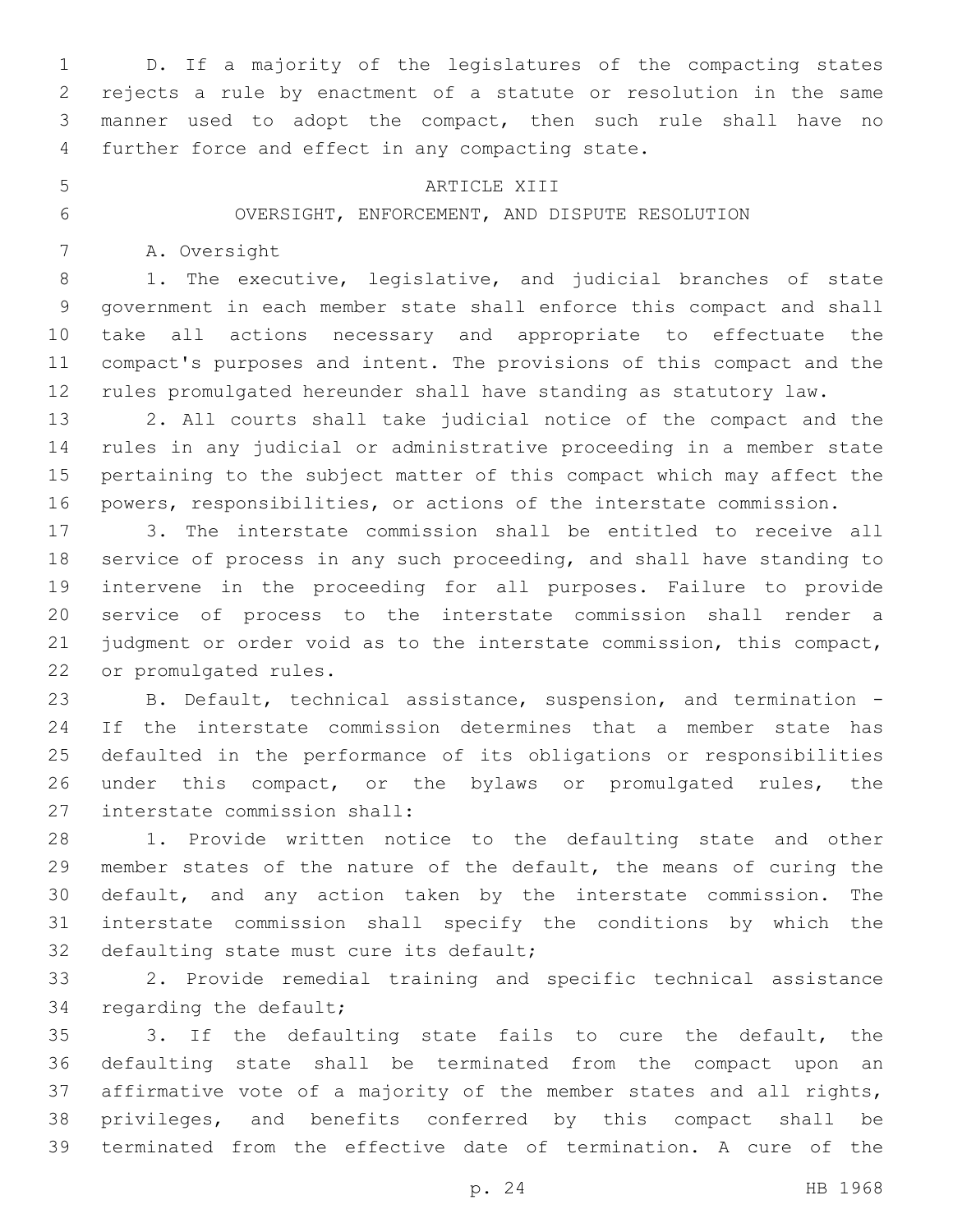default does not relieve the offending state of obligations or liabilities incurred during the period of the default;

 4. Suspension or termination of membership in the compact shall be imposed only after all other means of securing compliance have been exhausted. Notice of intent to suspend or terminate shall be given by the interstate commission to the governor, the majority and minority leaders of the defaulting state's legislature, and each of 8 the member states;

 5. The state which has been suspended or terminated is responsible for all assessments, obligations, and liabilities incurred through the effective date of suspension or termination including obligations the performance of which extends beyond the 13 effective date of suspension or termination;

 6. The interstate commission shall not bear any costs relating to any state that has been found to be in default or which has been 16 suspended or terminated from the compact, unless otherwise mutually agreed upon in writing between the interstate commission and the 18 defaulting state;

 7. The defaulting state may appeal the action of the interstate commission by petitioning the U.S. District Court for the District of Columbia or the federal district where the interstate commission has its principal offices. The prevailing party shall be awarded all costs of such litigation including reasonable attorneys' fees.

24 C. Dispute Resolution

25 1. The interstate commission shall attempt, upon the request of a member state, to resolve disputes which are subject to the compact and which may arise among member states and between member and 28 nonmember states.

 2. The interstate commission shall promulgate a rule providing for both mediation and binding dispute resolution for disputes as 31 appropriate.

32 D. Enforcement

 1. The interstate commission, in the reasonable exercise of its discretion, shall enforce the provisions and rules of this compact.

 2. The interstate commission, may by majority vote of the 36 members, initiate legal action in the United ((State[s])) States District Court for the District of Columbia or, at the discretion of the interstate commission, in the federal district where the interstate commission has its principal offices, to enforce 40 compliance with the provisions of the compact, and its promulgated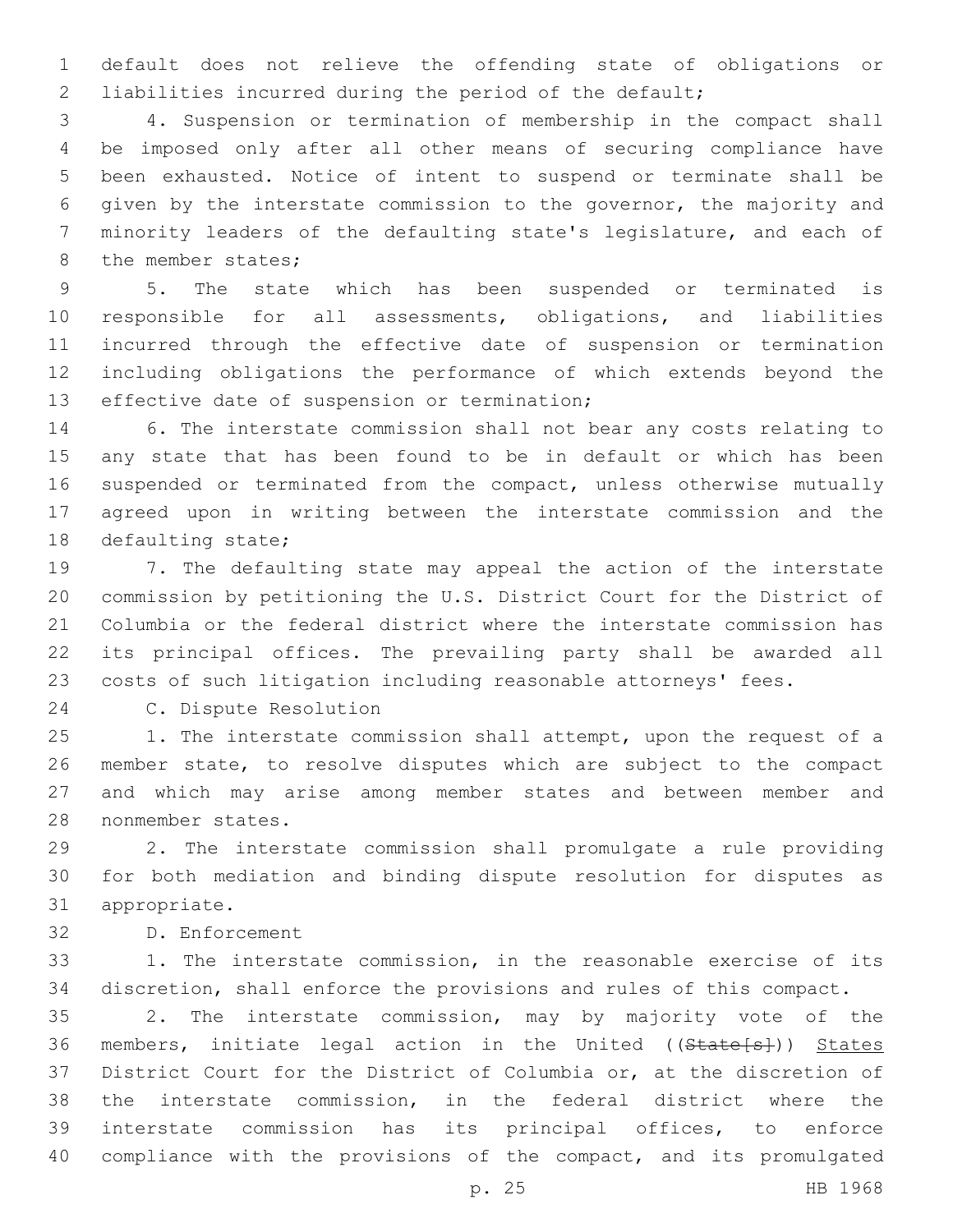rules and bylaws, against a member state in default. The relief sought may include both injunctive relief and damages. In the event judicial enforcement is necessary the prevailing party shall be awarded all costs of such litigation including reasonable attorneys' 5 fees.

 3. The remedies herein shall not be the exclusive remedies of the interstate commission. The interstate commission may avail itself of any other remedies available under state law or the regulation of a 9 profession.

- 
- 

# 10 ARTICLE XIV

# FINANCING OF THE INTERSTATE COMMISSION

 A. The interstate commission shall pay, or provide for the payment of the reasonable expenses of its establishment, 14 organization, and ongoing activities.

 B. The interstate commission may levy on and collect an annual assessment from each member state to cover the cost of the operations and activities of the interstate commission and its staff which must be in a total amount sufficient to cover the interstate commission's annual budget as approved each year. The aggregate annual assessment amount shall be allocated based upon a formula to be determined by the interstate commission, which shall promulgate a rule binding upon 22 all member states.

 C. The interstate commission shall not incur obligations of any kind prior to securing the funds adequate to meet the same; nor shall the interstate commission pledge the credit of any of the member states, except by and with the authority of the member state.

 D. The interstate commission shall keep accurate accounts of all receipts and disbursements. The receipts and disbursements of the interstate commission shall be subject to the audit and accounting procedures established under its bylaws. However, all receipts and disbursements of funds handled by the interstate commission shall be audited yearly by a certified or licensed public accountant and the report of the audit shall be included in and become part of the 34 annual report of the interstate commission.

35 ARTICLE AND ARTICLE AVE MEMBER STATES, EFFECTIVE DATE, AND AMENDMENT A. Any state is eligible to become a member state.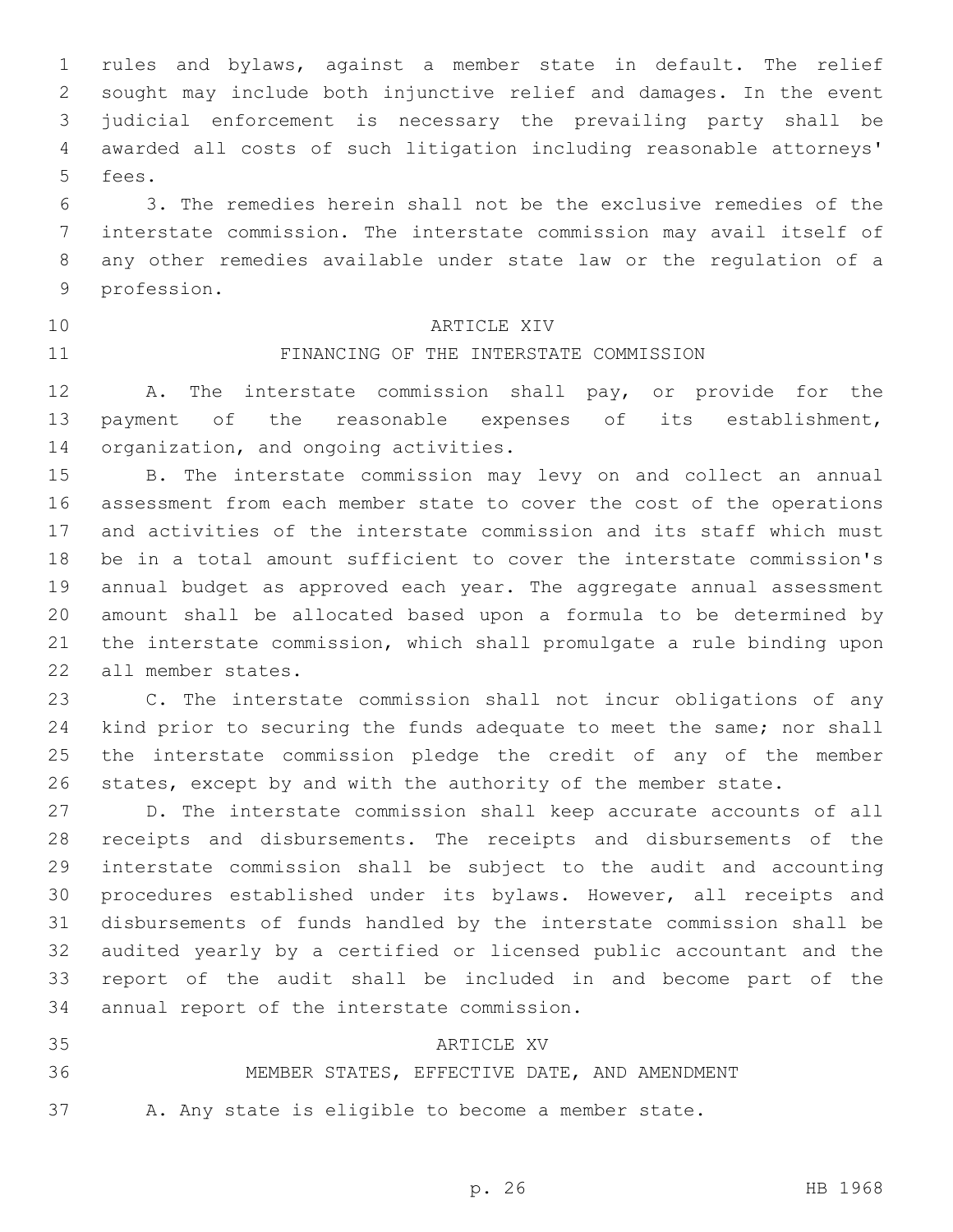B. The compact shall become effective and binding upon legislative enactment of the compact into law by no less than ten of the states. The effective date shall be no earlier than December 1, 2007.4

 Thereafter it shall become effective and binding as to any other member state upon enactment of the compact into law by that state. The governors of nonmember states or their designees shall be invited to participate in the activities of the interstate commission on a nonvoting basis prior to adoption of the compact by all states.

 C. The interstate commission may propose amendments to the compact for enactment by the member states. No amendment shall become effective and binding upon the interstate commission and the member states unless and until it is enacted into law by unanimous consent 14 of the member states.

#### 15 ARTICLE AND ARTICLE AVI

## WITHDRAWAL AND DISSOLUTION16

17 A. Withdrawal

18 1. Once effective, the compact shall continue in force and remain binding upon each and every member state; provided that a member state may withdraw from the compact by specifically repealing the 21 statute, which enacted the compact into law.

 2. Withdrawal from this compact shall be by the enactment of a statute repealing the same, but shall not take effect until one year after the effective date of such statute and until written notice of the withdrawal has been given by the withdrawing state to the 26 governor of each other member jurisdiction.

 3. The withdrawing state shall immediately notify the chairperson of the interstate commission in writing upon the introduction of legislation repealing this compact in the withdrawing state. The interstate commission shall notify the other member states of the withdrawing state's intent to withdraw within sixty days of its 32 receipt thereof.

 4. The withdrawing state is responsible for all assessments, obligations, and liabilities incurred through the effective date of withdrawal, including obligations, the performance of which extend 36 beyond the effective date of withdrawal.

 5. Reinstatement following withdrawal of a member state shall occur upon the withdrawing state reenacting the compact or upon such later date as determined by the interstate commission.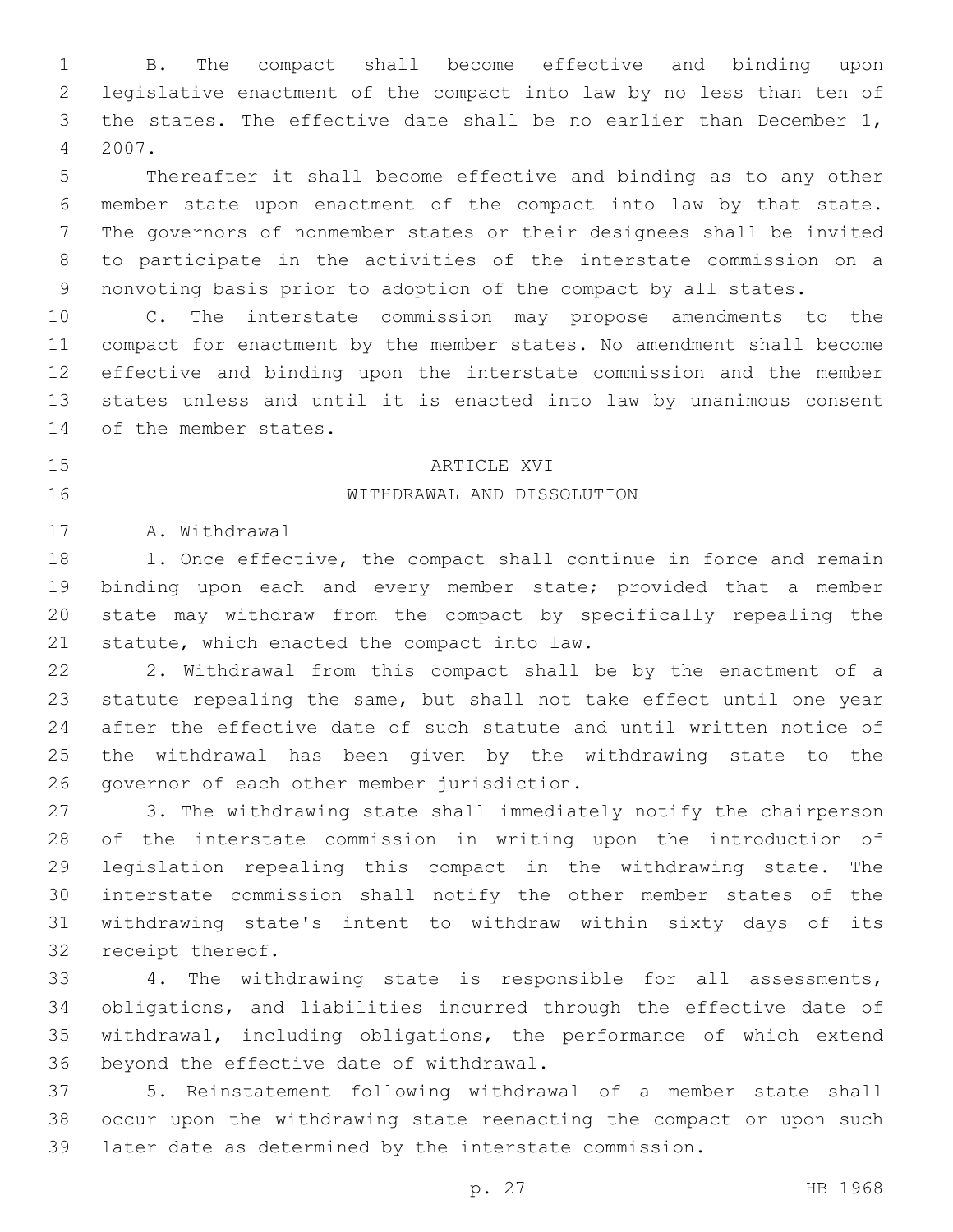1 B. Dissolution of compact

 1. This compact shall dissolve effective upon the date of the withdrawal or default of the member state which reduces the 4 membership in the compact to one member state.

 2. Upon the dissolution of this compact, the compact becomes null and void and shall be of no further force or effect, and the business and affairs of the interstate commission shall be concluded and surplus funds shall be distributed in accordance with the bylaws.

### 9 ARTICLE XVII

# 10 SEVERABILITY AND CONSTRUCTION

11 A. The provisions of this compact shall be severable, and if any phrase, clause, sentence, or provision is deemed unenforceable, the remaining provisions of the compact shall be enforceable.

 B. The provisions of this compact shall be liberally construed to 15 effectuate its purposes.

 C. Nothing in this compact shall be construed to prohibit the applicability of other interstate compacts to which the states are 18 members.

#### ARTICLE XVIII19

# BINDING EFFECT OF COMPACT AND OTHER LAWS

21 A. Other laws

 1. Nothing herein prevents the enforcement of any other law of a member state that is not inconsistent with this compact.

 2. All member states' laws conflicting with this compact are 25 superseded to the extent of the conflict.

26 B. Binding effect of the compact

 1. All lawful actions of the interstate commission, including all rules and bylaws promulgated by the interstate commission, are 29 binding upon the member states.

 2. All agreements between the interstate commission and the member states are binding in accordance with their terms.

 3. In the event any provision of this compact exceeds the constitutional limits imposed on the legislature of any member state, such provision shall be ineffective to the extent of the conflict with the constitutional provision in question in that member state.

 **Sec. 10.** RCW 43.06.220 and 2019 c 472 s 2 are each amended to 37 read as follows: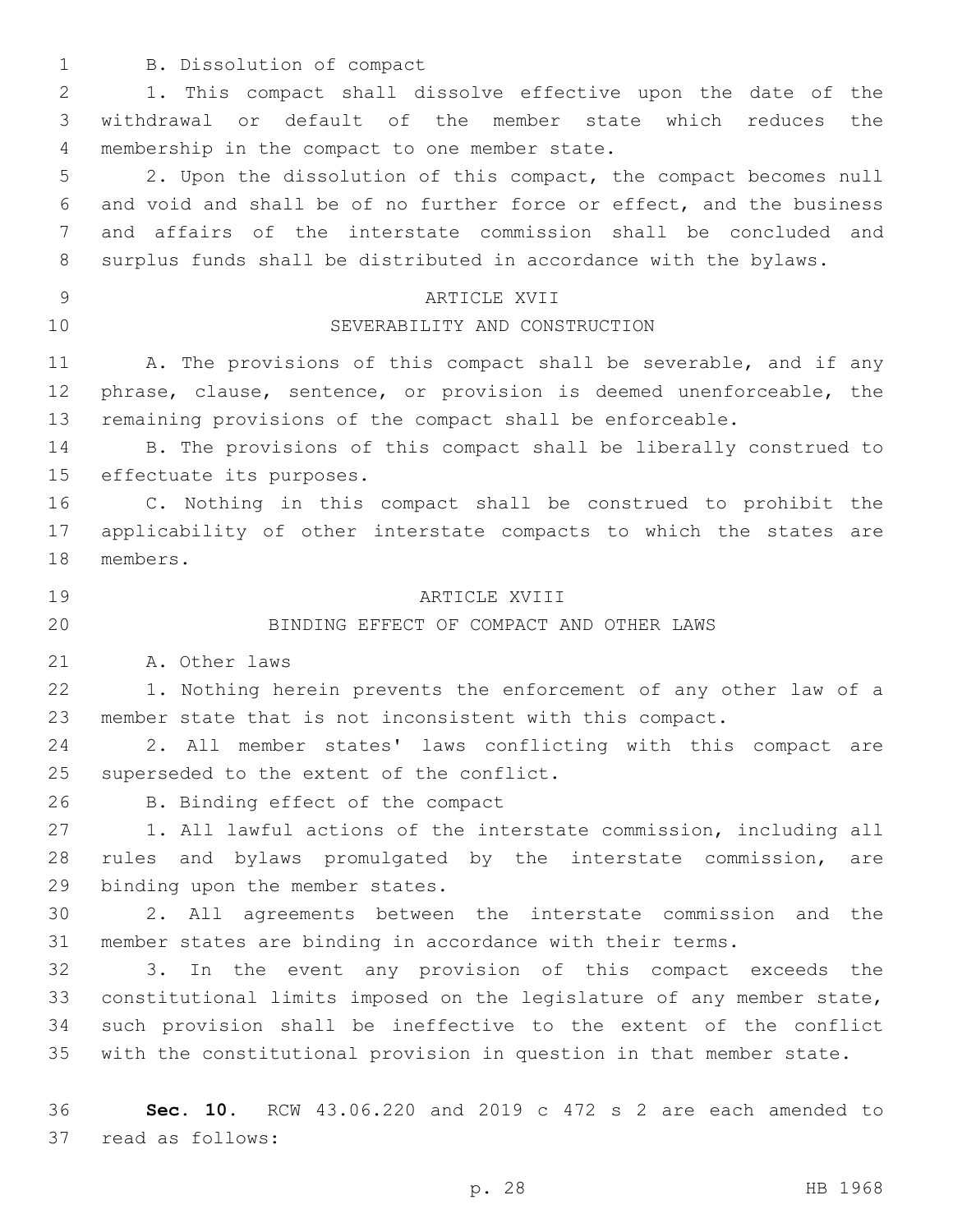(1) The governor after proclaiming a state of emergency and prior to terminating such, may, in the area described by the proclamation issue an order prohibiting:3

 (a) Any person being on the public streets, or in the public parks, or at any other public place during the hours declared by the 6 governor to be a period of curfew;

 (b) Any number of persons, as designated by the governor, from assembling or gathering on the public streets, parks, or other open 9 areas of this state, either public or private;

 (c) The manufacture, transfer, use, possession or transportation of a molotov cocktail or any other device, instrument or object designed to explode or produce uncontained combustion;

 (d) The transporting, possessing or using of gasoline, kerosene, or combustible, flammable, or explosive liquids or materials in a glass or uncapped container of any kind except in connection with the normal operation of motor vehicles, normal home use or legitimate 17 commercial use;

(e) The sale, purchase or dispensing of alcoholic beverages;

 (f) The sale, purchase or dispensing of other commodities or goods, as he or she reasonably believes should be prohibited to help 21 preserve and maintain life, health, property or the public peace;

 (g) The use of certain streets, highways or public ways by the 23 public; and

 (h) Such other activities as he or she reasonably believes should be prohibited to help preserve and maintain life, health, property or 26 the public peace.

 (2) The governor after proclaiming a state of emergency and prior 28 to terminating such may, in the area described by the proclamation, issue an order or orders concerning waiver or suspension of statutory obligations or limitations in the following areas:

(a) Liability for participation in interlocal agreements;

 (b) Inspection fees owed to the department of labor and 33 industries;

(c) Application of the family emergency assistance program;

 (d) Regulations, tariffs, and notice requirements under the jurisdiction of the utilities and transportation commission;

 (e) Application of tax due dates and penalties relating to 38 collection of taxes;

 (f) Permits for industrial, business, or medical uses of alcohol; 40 and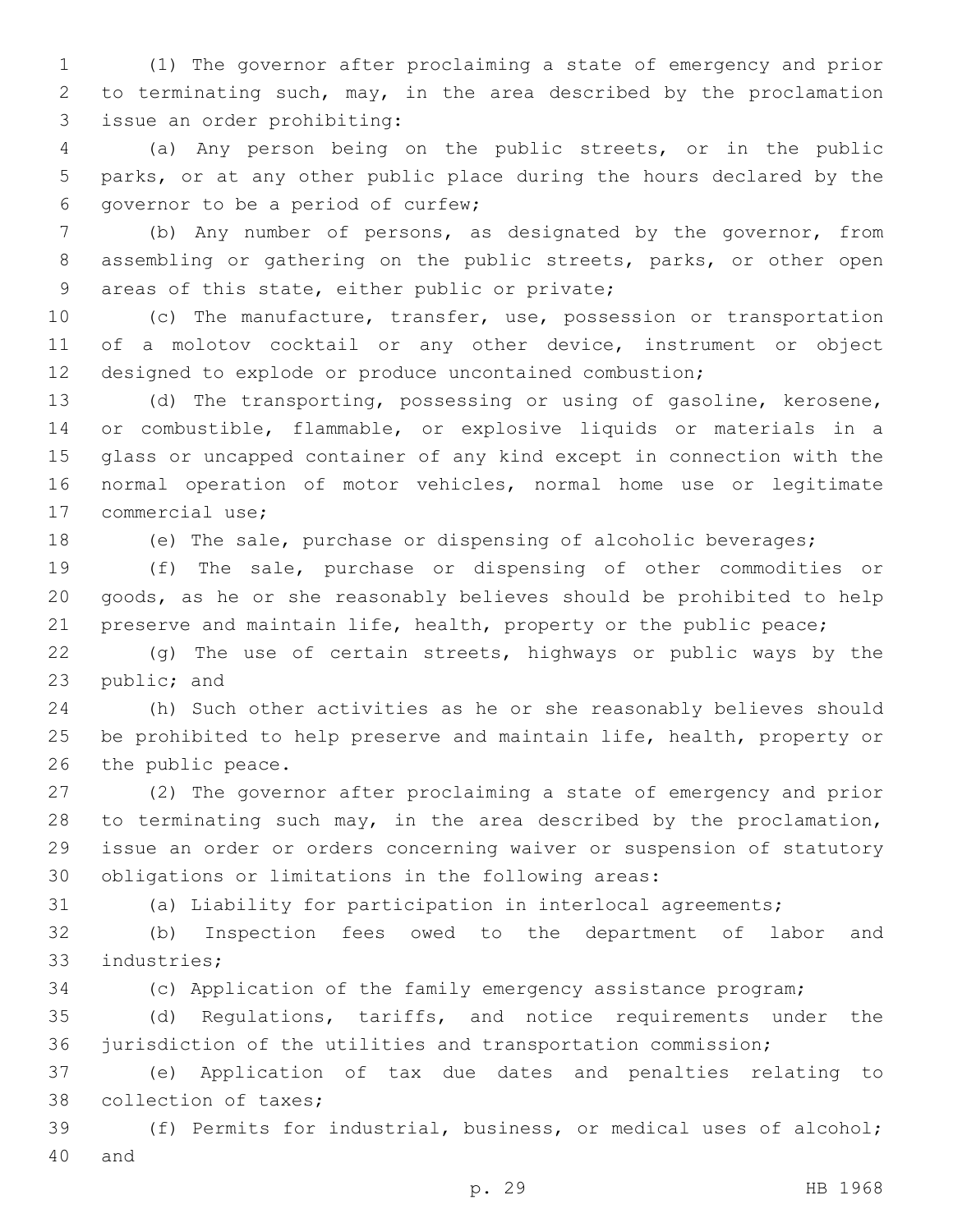(g) Such other statutory and regulatory obligations or limitations prescribing the procedures for conduct of state business, or the orders, rules, or regulations of any state agency if strict compliance with the provision of any statute, order, rule, or regulation would in any way prevent, hinder, or delay necessary action in coping with the emergency, unless (i) authority to waive or suspend a specific statutory or regulatory obligation or limitation has been expressly granted to another statewide elected official, (ii) the waiver or suspension would conflict with federal requirements that are a prescribed condition to the allocation of 11 federal funds to the state,  $($   $($ o $)$ )  $($ iii) the waiver or suspension would conflict with RCW 28A.210.070 through 28A.210.170, or (iv) the waiver or suspension would conflict with the rights, under the First Amendment, of freedom of speech or of the people to peaceably assemble. The governor shall give as much notice as practical to legislative leadership and impacted local governments when issuing 17 orders under this subsection (2)(q).

 (3) In imposing the restrictions provided for by RCW 43.06.010, and 43.06.200 through 43.06.270, the governor may impose them for such times, upon such conditions, with such exceptions and in such areas of this state he or she from time to time deems necessary.

 (4) No order or orders concerning waiver or suspension of statutory obligations or limitations under subsection (2) of this section may continue for longer than thirty days unless extended by the legislature through concurrent resolution. If the legislature is not in session, the waiver or suspension of statutory obligations or limitations may be extended in writing by the leadership of the senate and the house of representatives until the legislature can extend the waiver or suspension by concurrent resolution. For purposes of this section, "leadership of the senate and the house of representatives" means the majority and minority leaders of the senate and the speaker and the minority leader of the house of 33 representatives.

 (5) Any person willfully violating any provision of an order issued by the governor under this section is guilty of a gross 36 misdemeanor.

 NEW SECTION. **Sec. 11.** RCW 28A.210.060 (Immunization program— Purpose) and 1990 c 33 s 190, 1984 c 40 s 3, & 1979 ex.s. c 118 s 1 are each repealed.